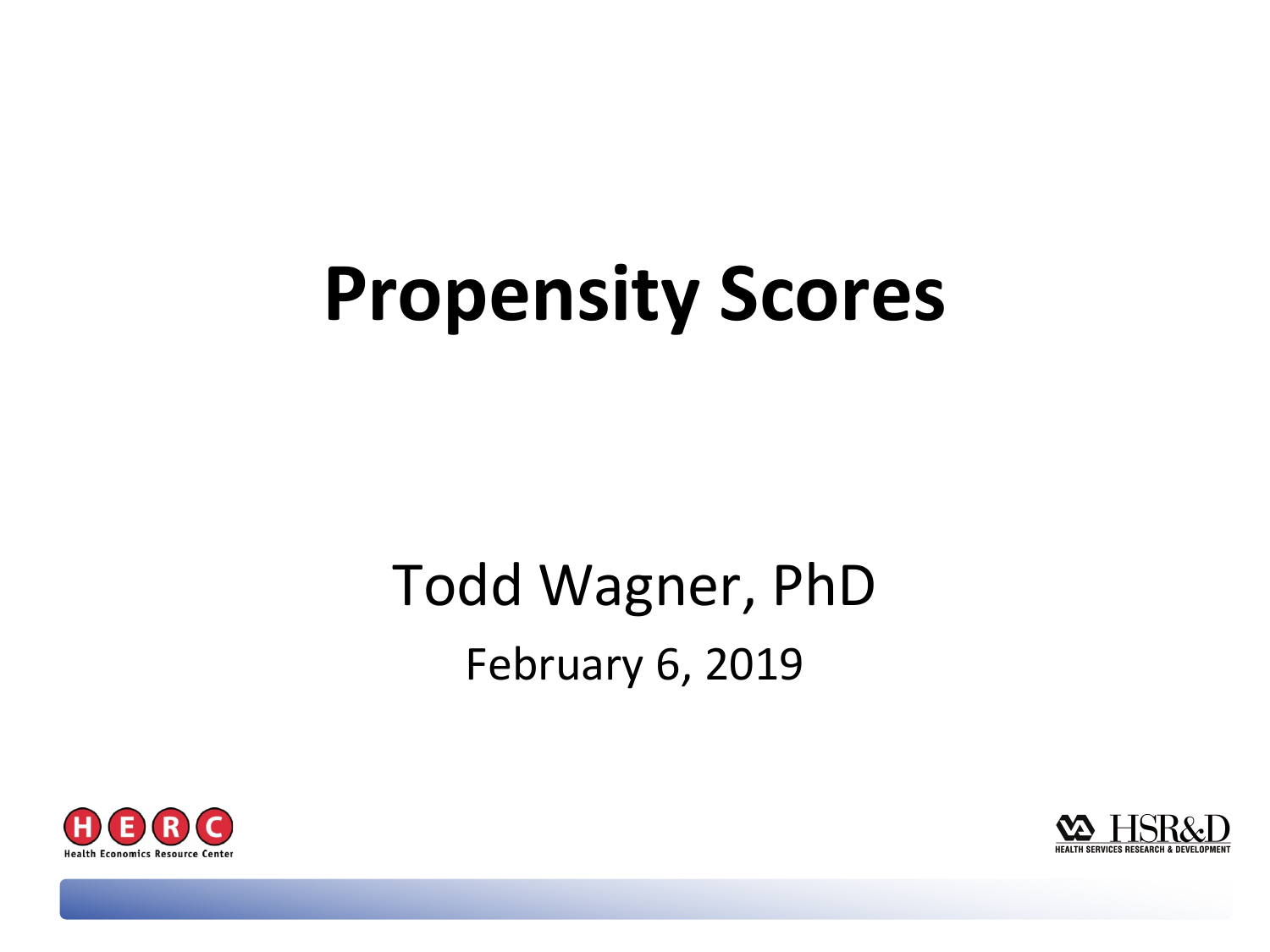

## **Learning Objectives**

- We will discuss:
- 1. What is a propensity score

2. Ways to implement a propensity score

3. The assumptions needed to make causal claims with observational data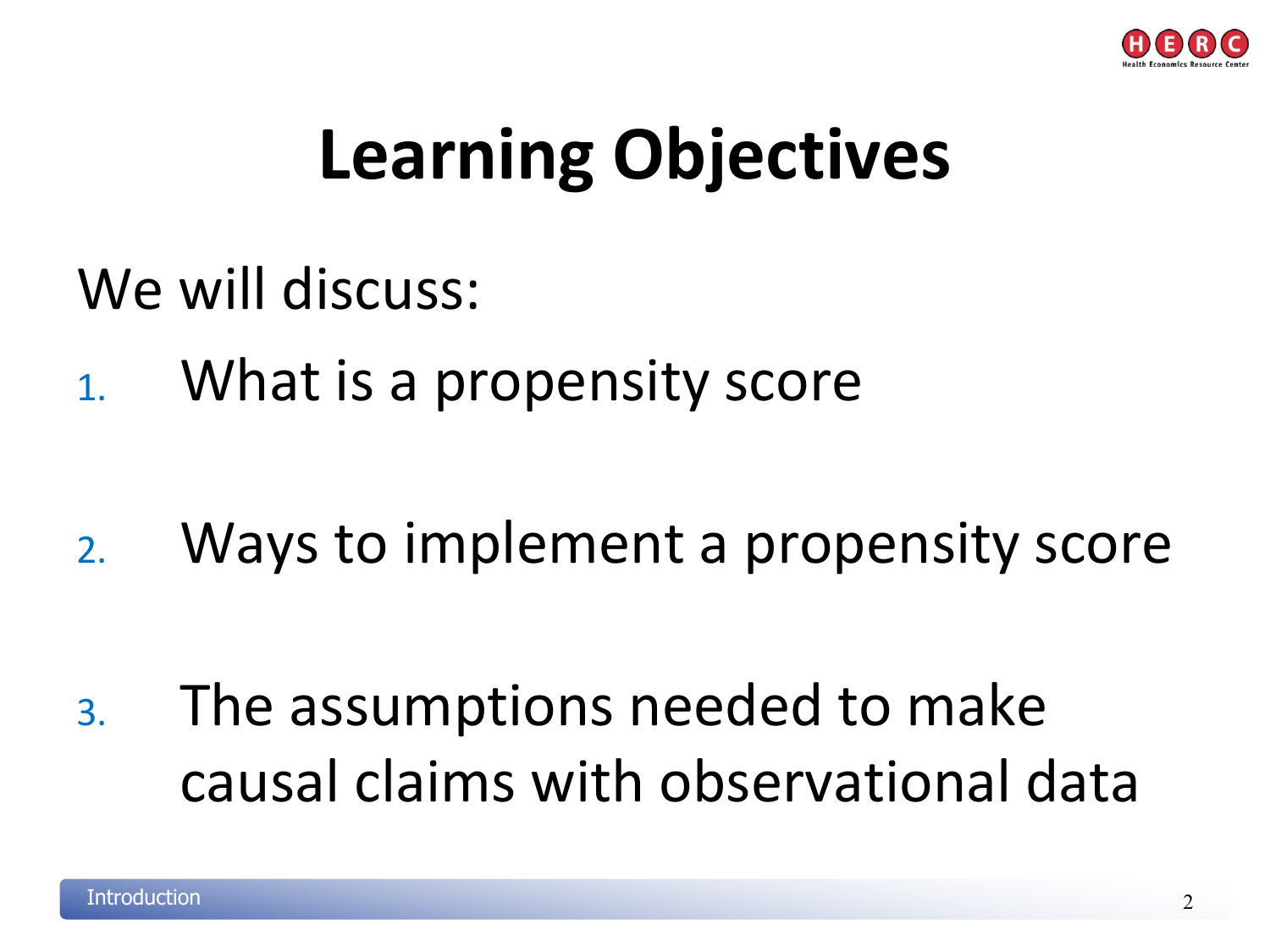

## **Outline**

- 1. Background on assessing causation
- 2. Define propensity score (PS)
- 3. Calculate the PS
- 4. Use the PS
- 5. Limitations of the PS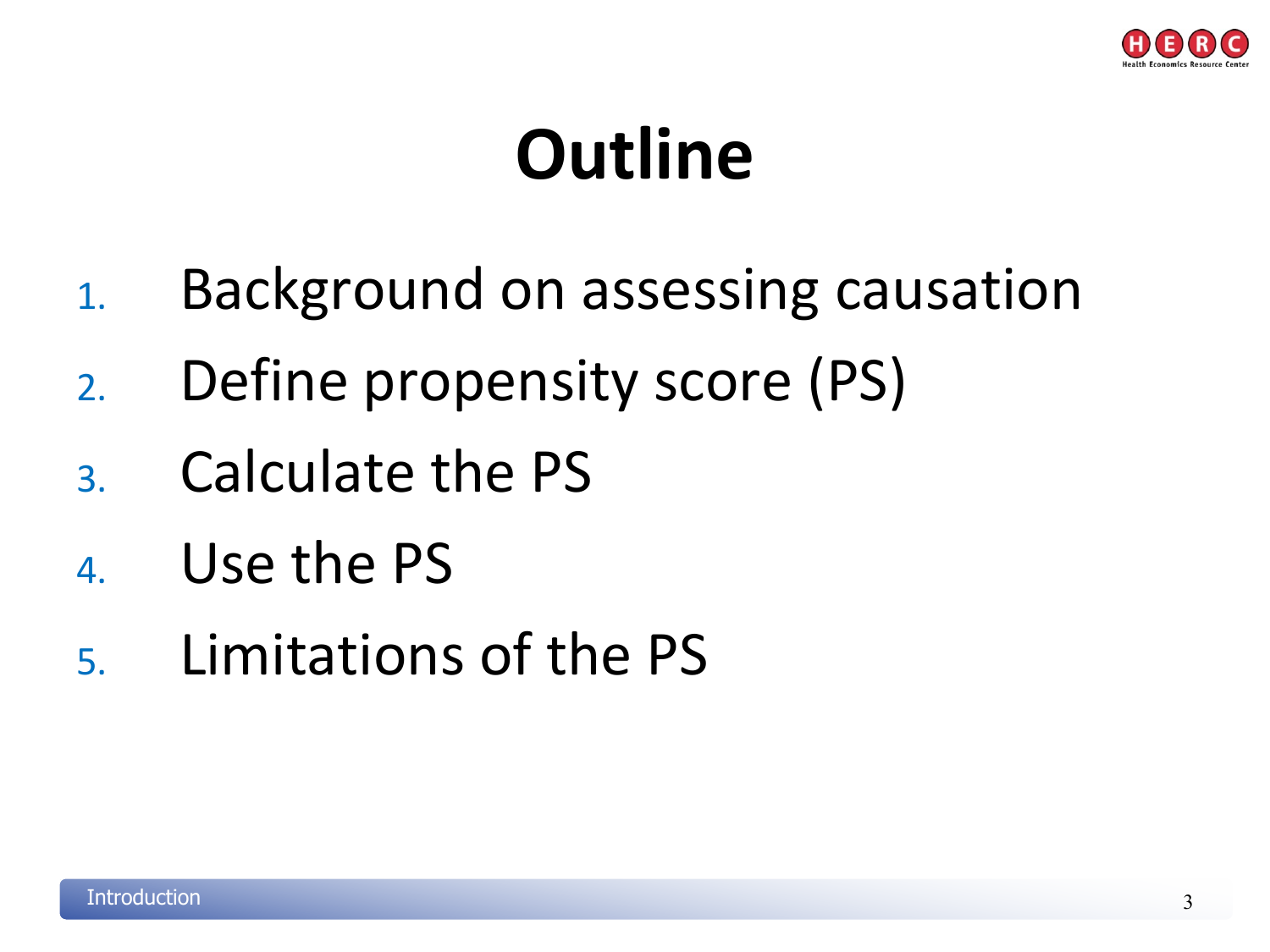

## **Causality**

- **Researchers are often interested in** understanding causal relationships
	- Does drinking red wine affect health?
	- Does a new treatment reduce symptoms?
	- Does job burnout affect risk of suicidality?
	- Does the Veterans Crisis Line reduce the likelihood of suicide?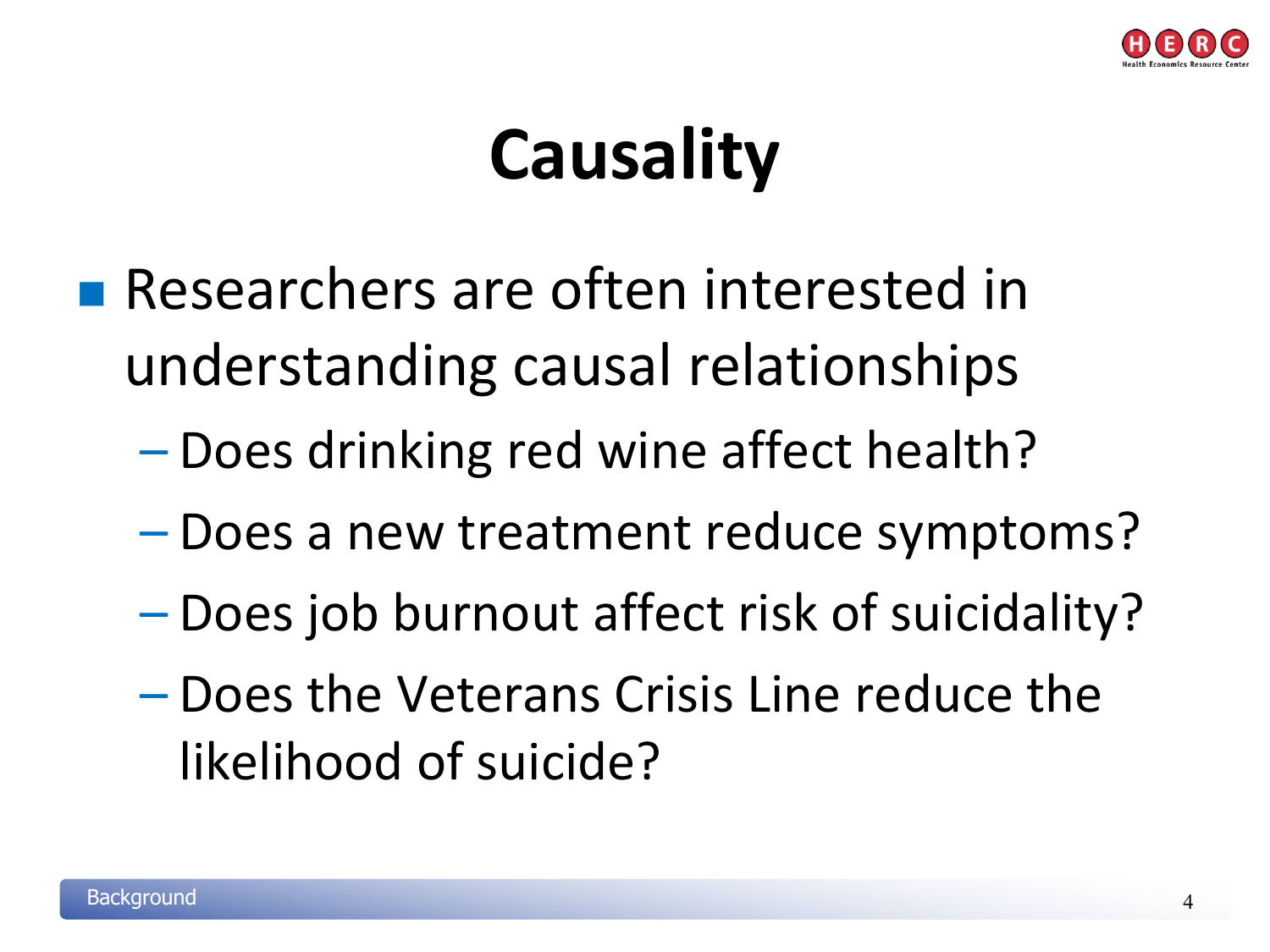

## **Randomized Clinical Trial**

■ RCT provides a methodological approach for understanding causation

**Understanding propensity score is** assisted by understanding randomized trials.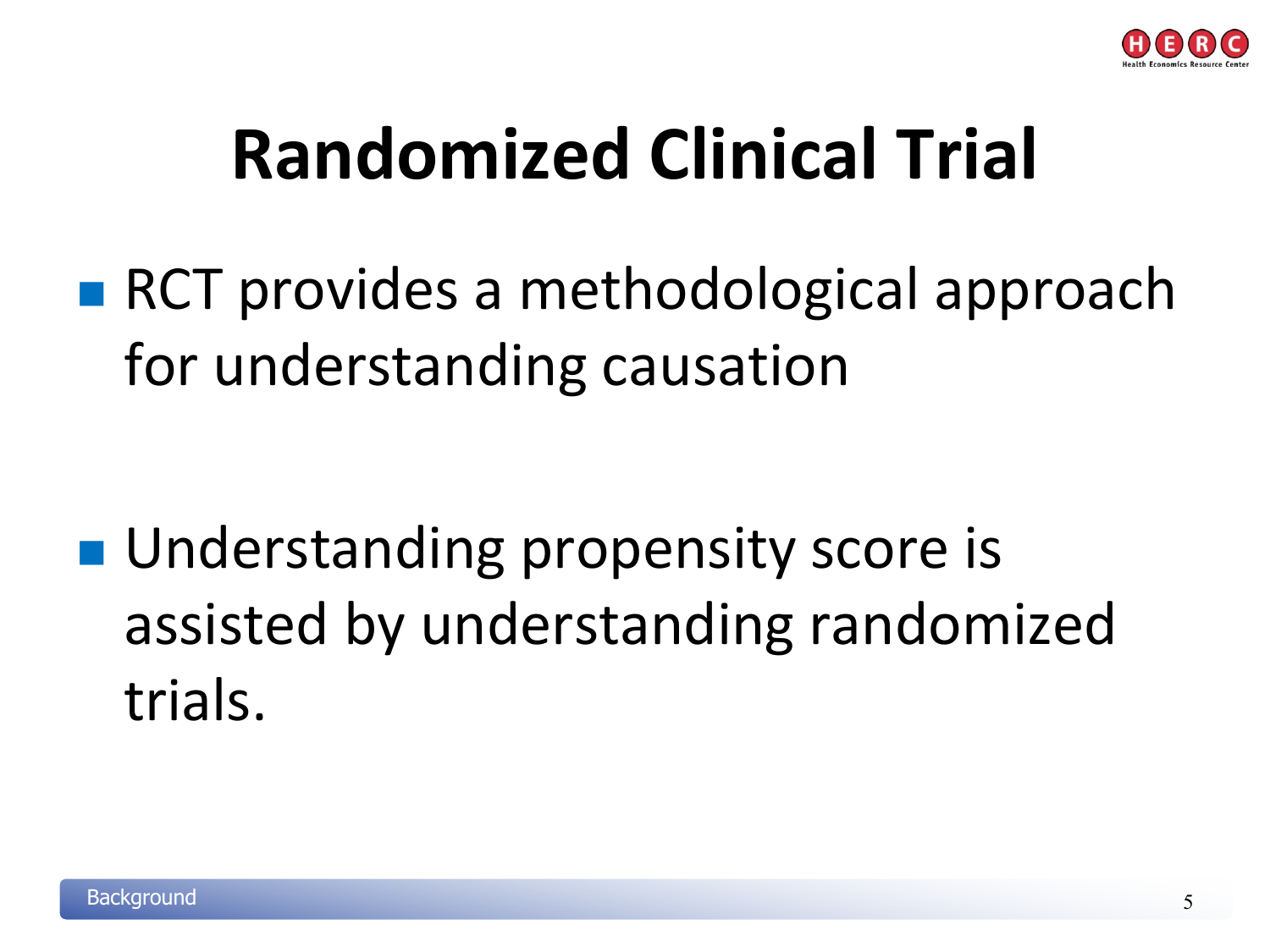

## **Randomization**



Note: random sorting can, by chance, lead to unbalanced groups. Most trials use checks and balances to preserve randomization

Just because a RCT can speak to causality, you must ask the question for whom– generalizability is often very limited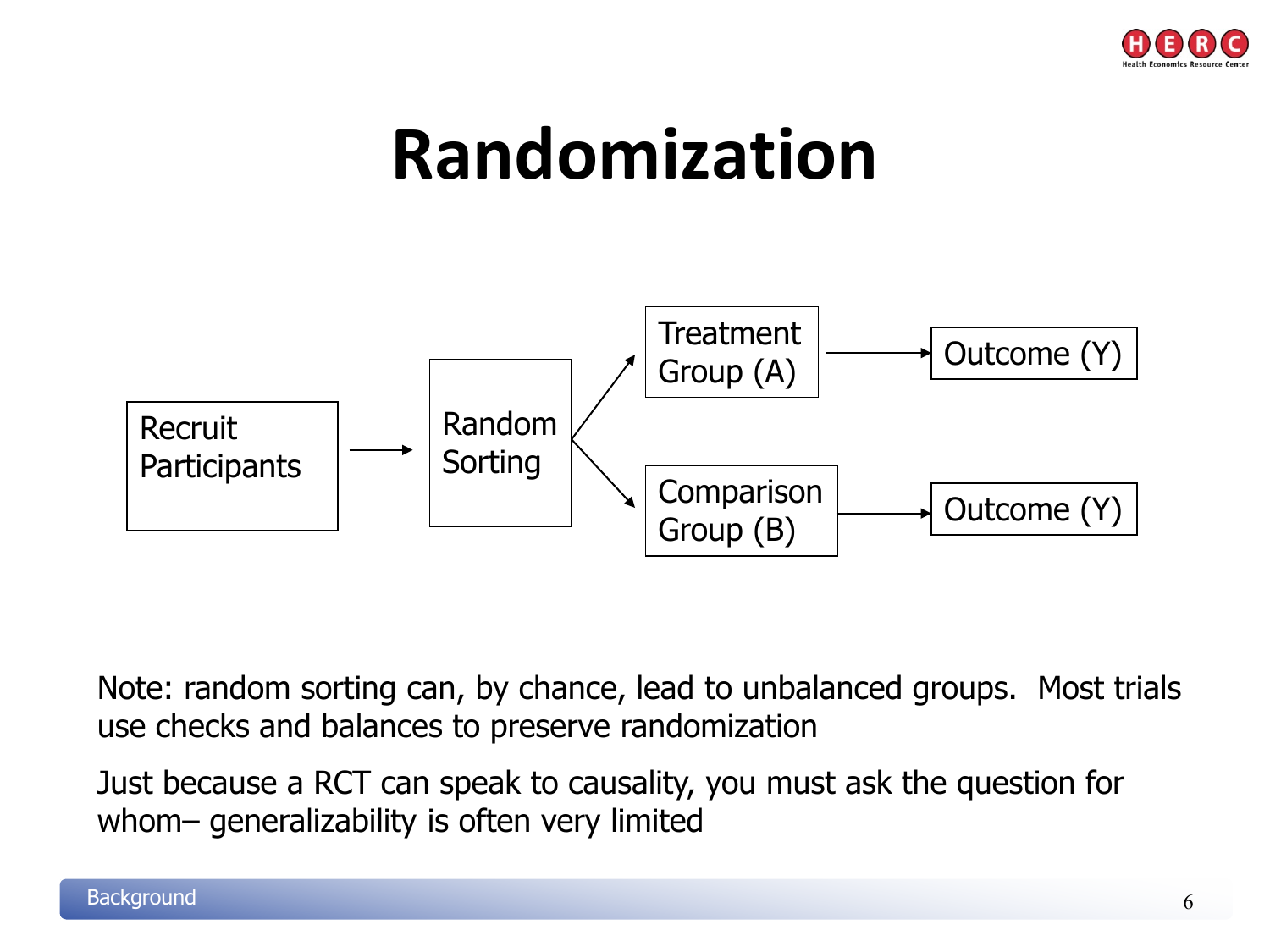

## **Trial analysis**

### ■ The expected effect of treatment is

 $E(Y)=E(Y^A)-E(Y^B)$ 

Expected effect on group A minus expected effect on group B (i.e., mean difference).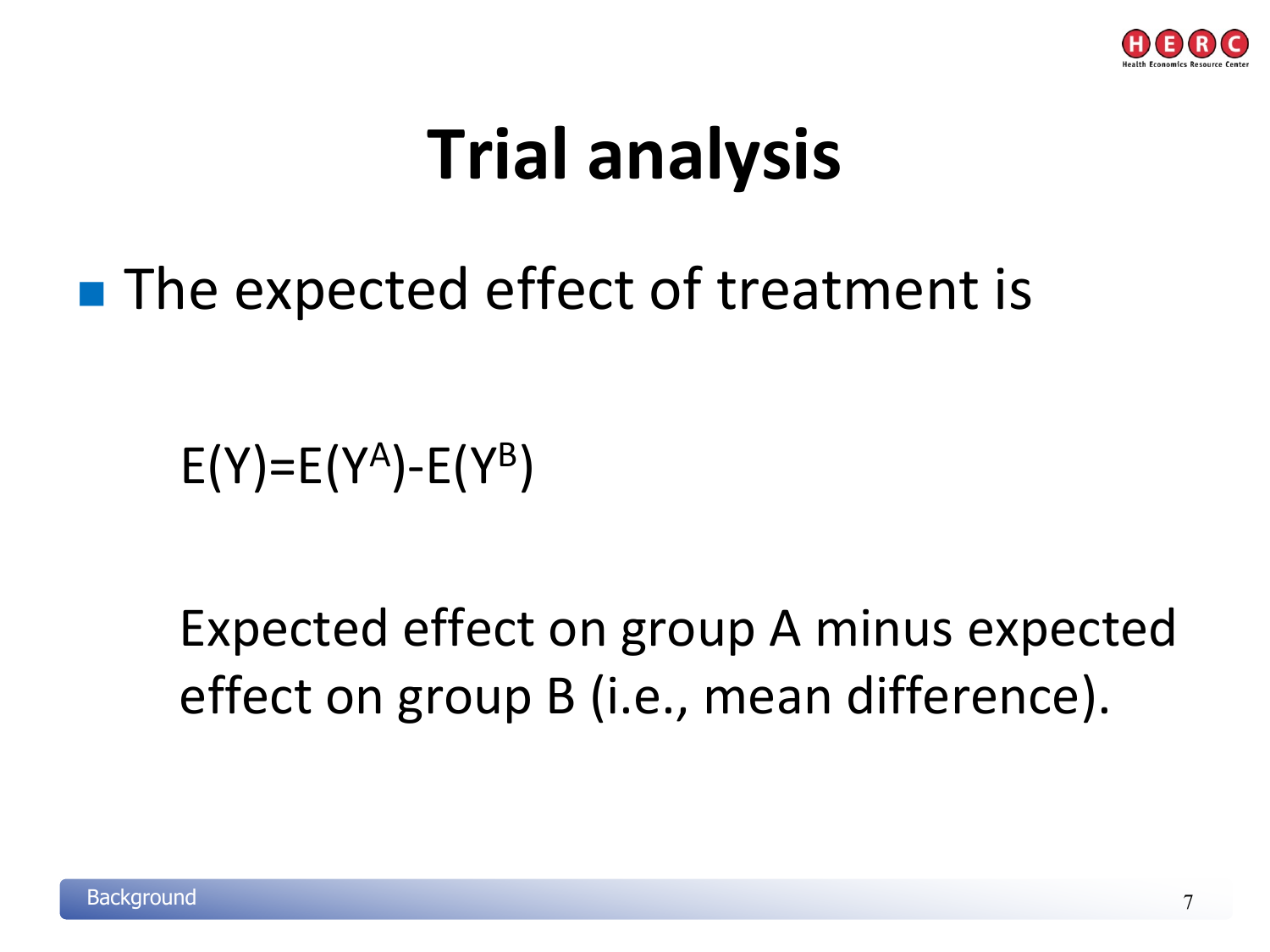

# **Trial Analysis (II)**

## E(Y)=E(Y<sup>A</sup>)-E(Y<sup>B</sup>) can be analyzed using the following general model

 $y_i = \alpha + \beta x_i + \varepsilon_i$ 

#### Where

- y is the outcome
- $\alpha$  is the intercept
- x is the mean difference in the outcome between treatment A relative to treatment B
- ε is the error term
- i denotes the unit of analysis (person)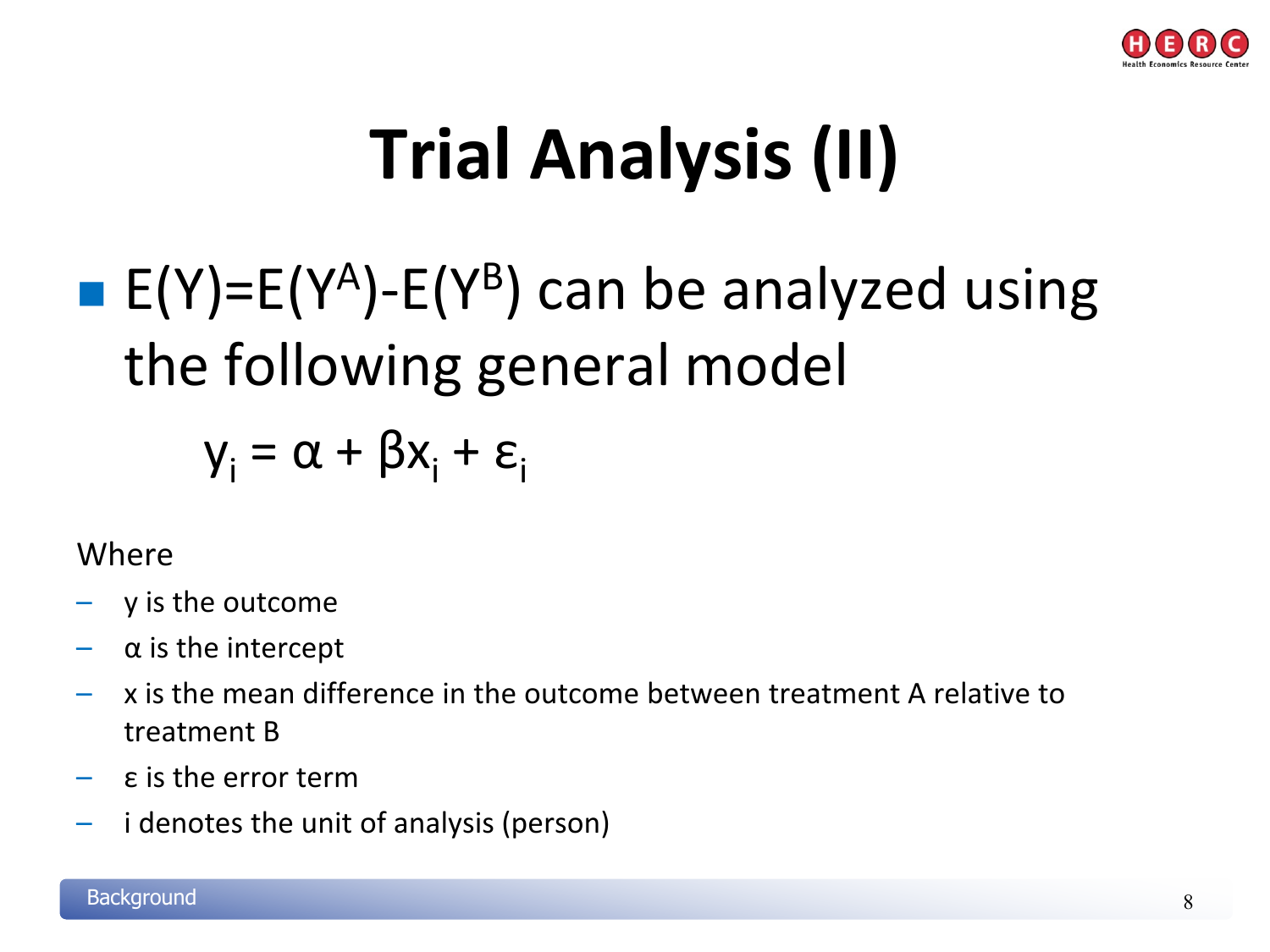

# **Trial Analysis (III)**

### **The model can be expanded to control** for baseline characteristics

### $y_i = \alpha + \beta x_i + \delta Z_i + \varepsilon_i$

#### Where

- y is outcome
- $\alpha$  is the intercept
- x is the added value of the treatment A relative to treatment B
- Z is a vector of baseline characteristics (predetermined prior to randomization)
- ε is the error term
- i denotes the unit of analysis (person)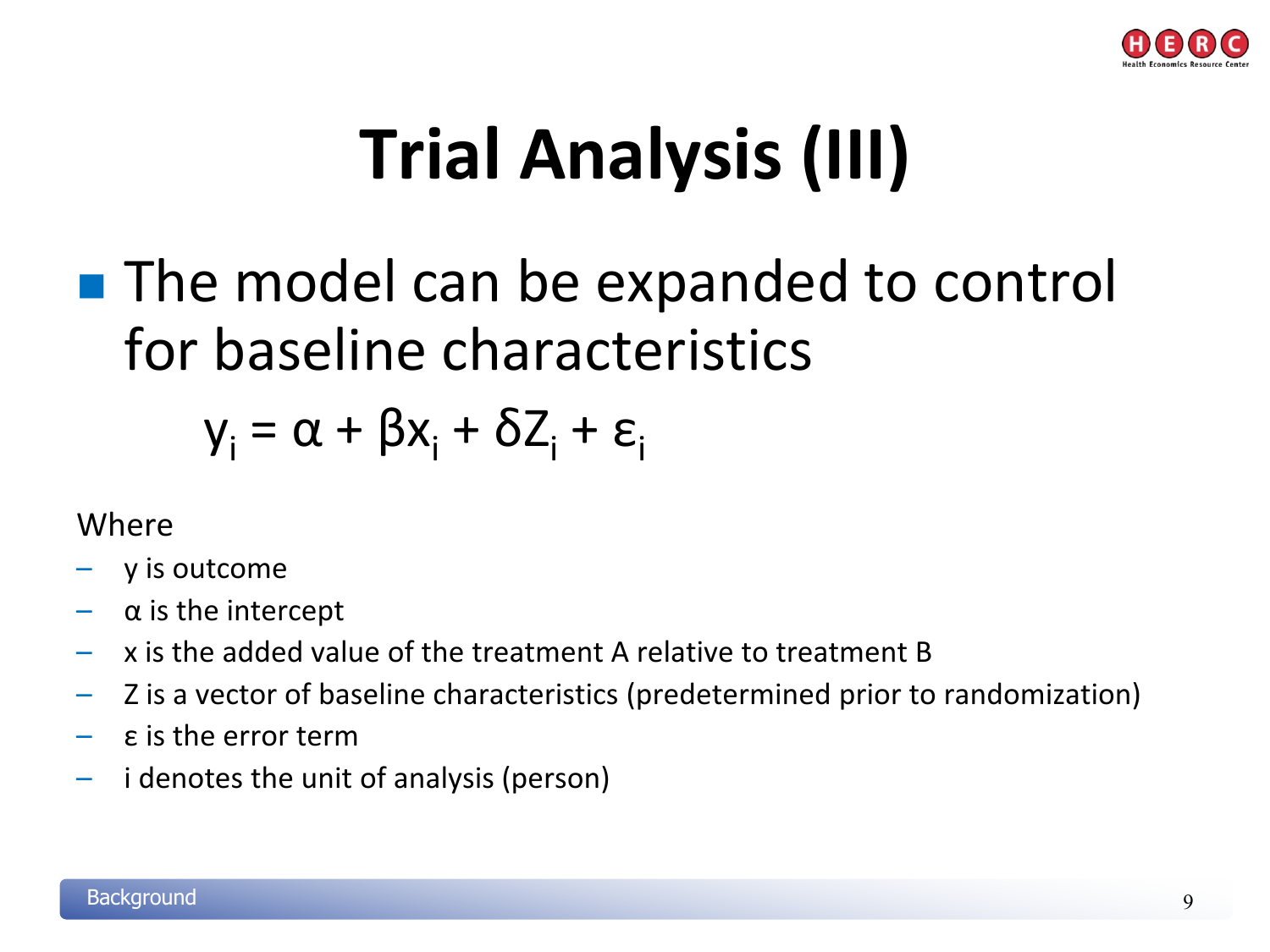

## **Assumptions**

- Right hand side variables are measured without noise (i.e., considered fixed in repeated samples)
- $\blacksquare$  There is no correlation between the right hand side variables and the error term  $E(x_i \varepsilon_i)=0$ )=0 The benefit of
- If these conditions hold,  $\beta$  is an unbiased estimate of the **causal** effect of the treatment on the outcome

a RCT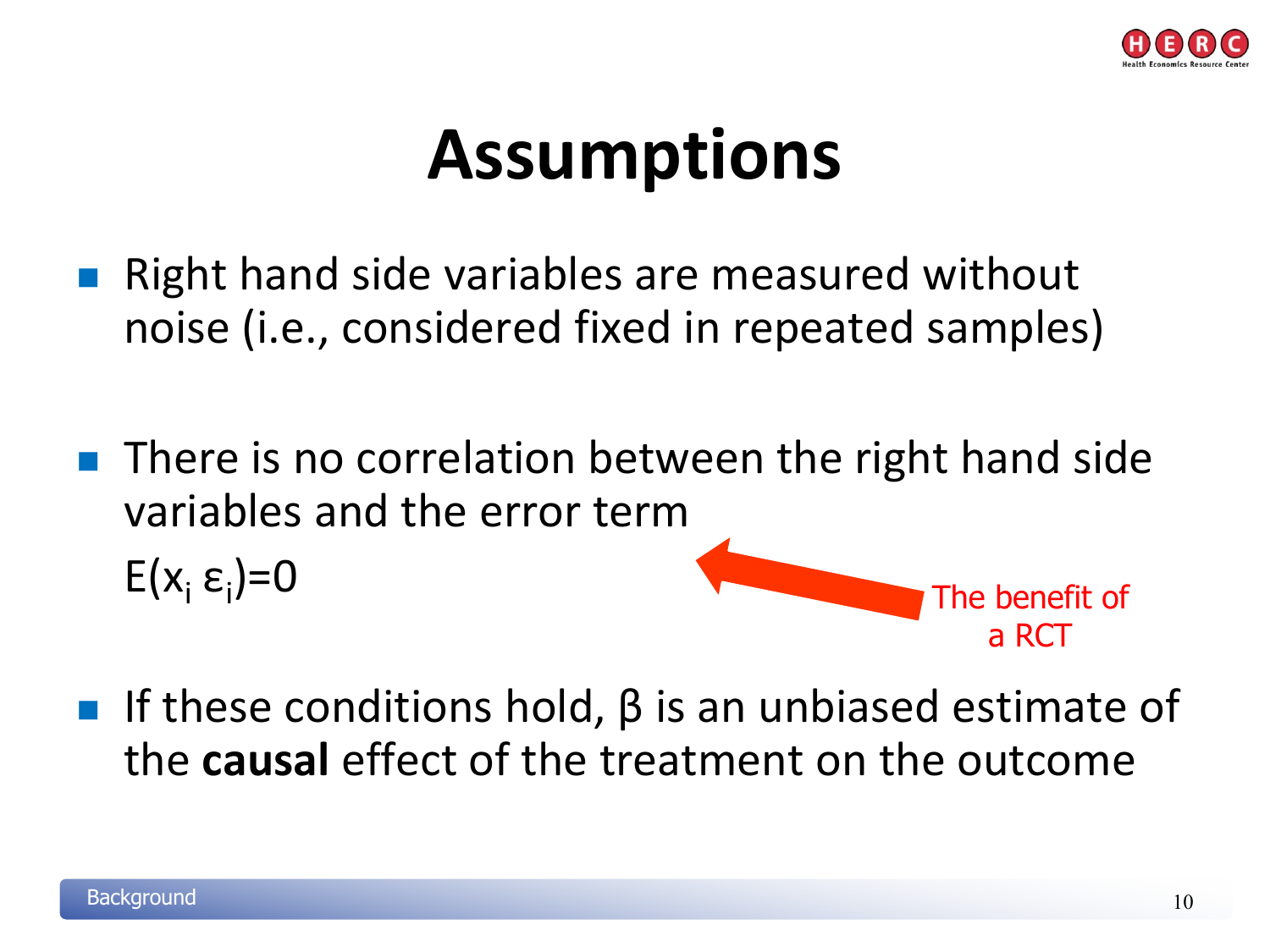

## **What if…**

### **The assumptions don't hold in an RCT.** Then what?

### **Noulose the unbiased estimate of** causality.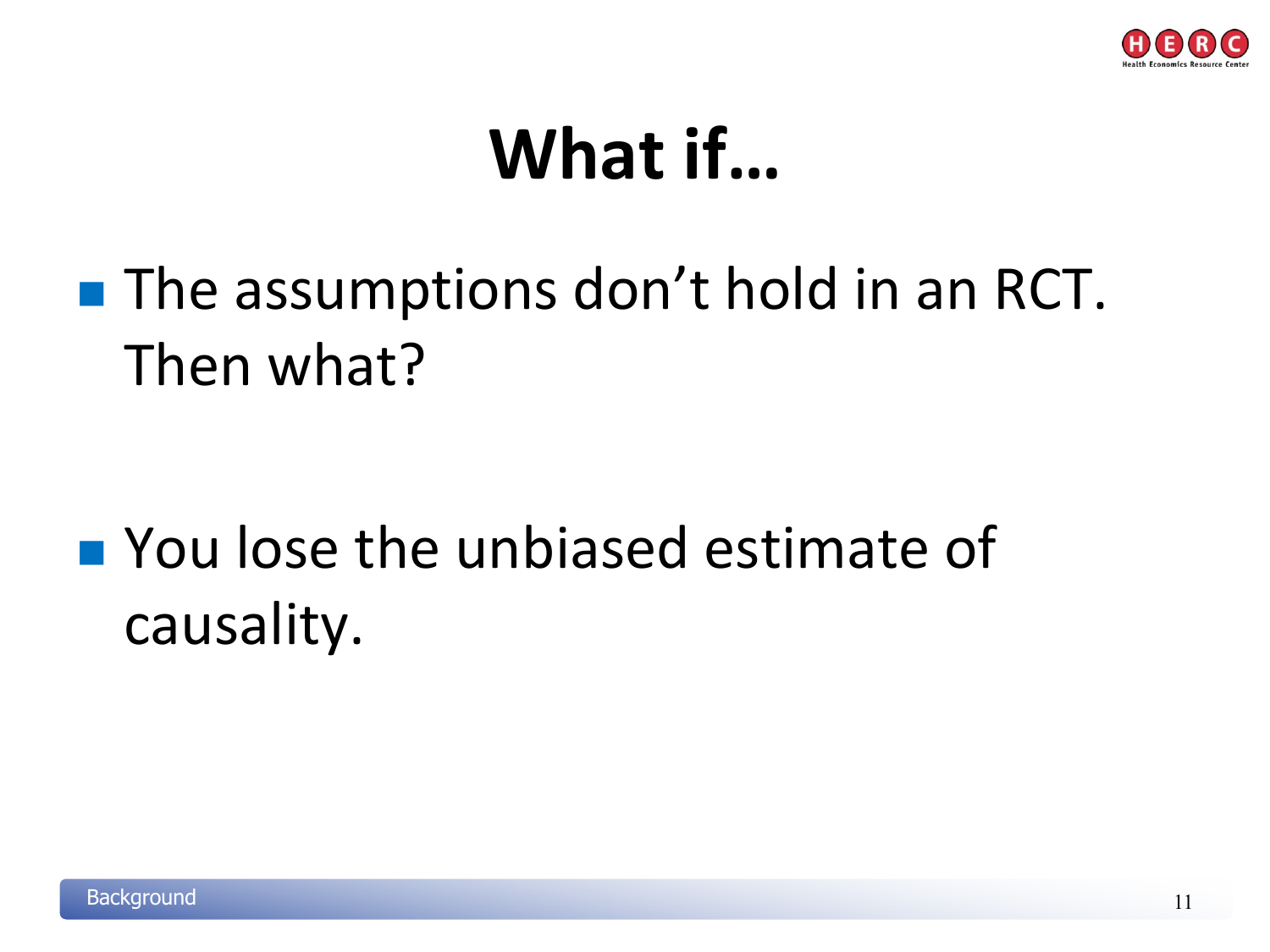

## **Observational Studies**

- **Randomized trials may be** 
	- Unethical
	- Infeasible
	- Impractical
	- Not scientifically justified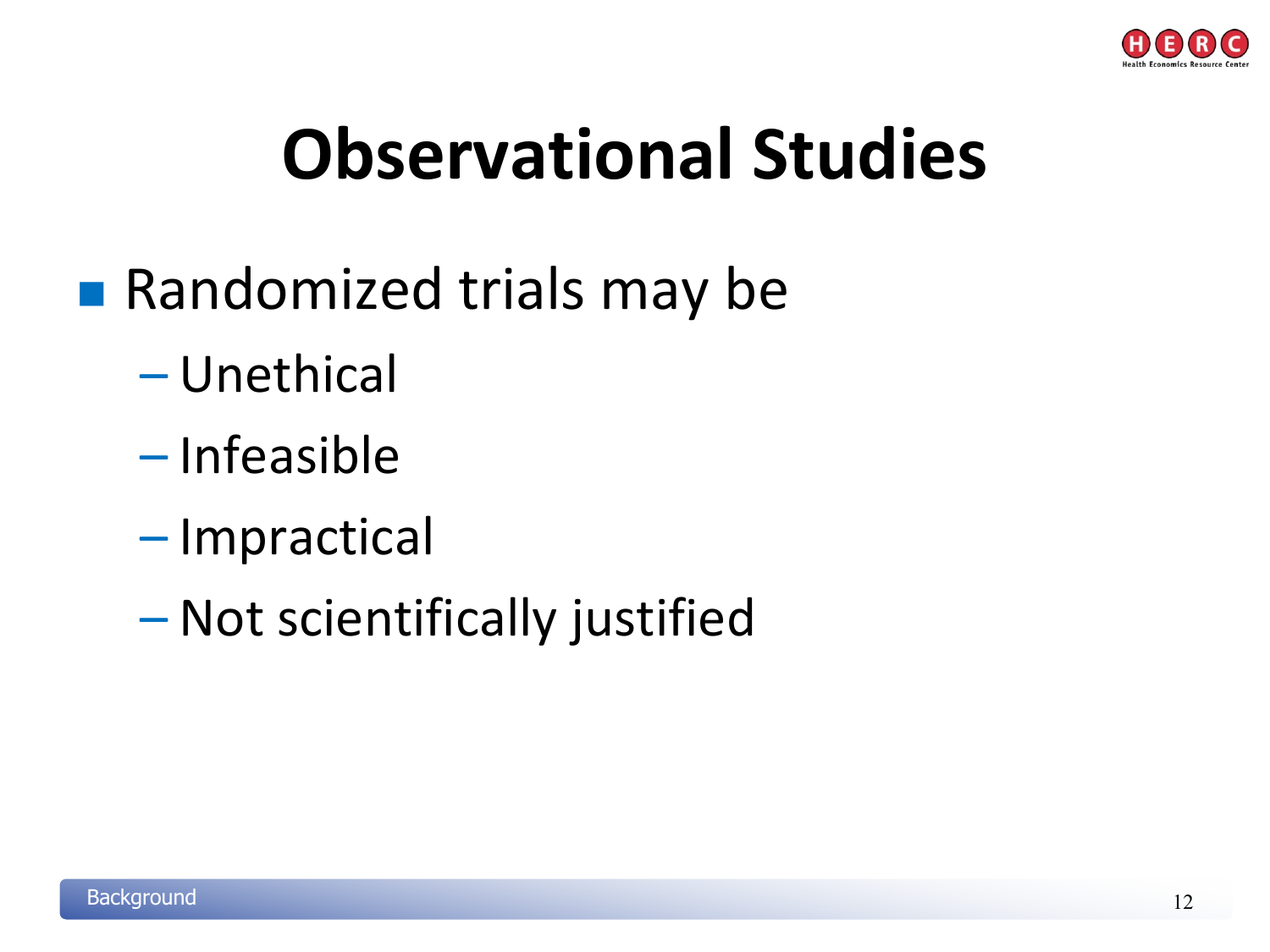

## **Endogenous**

- Poll-
- Has anyone heard of this term?
	- Yes, I use the term frequently at the dinner table
	- Yes, I have heard others use it, but it still confuses me
	- No, and I like being honest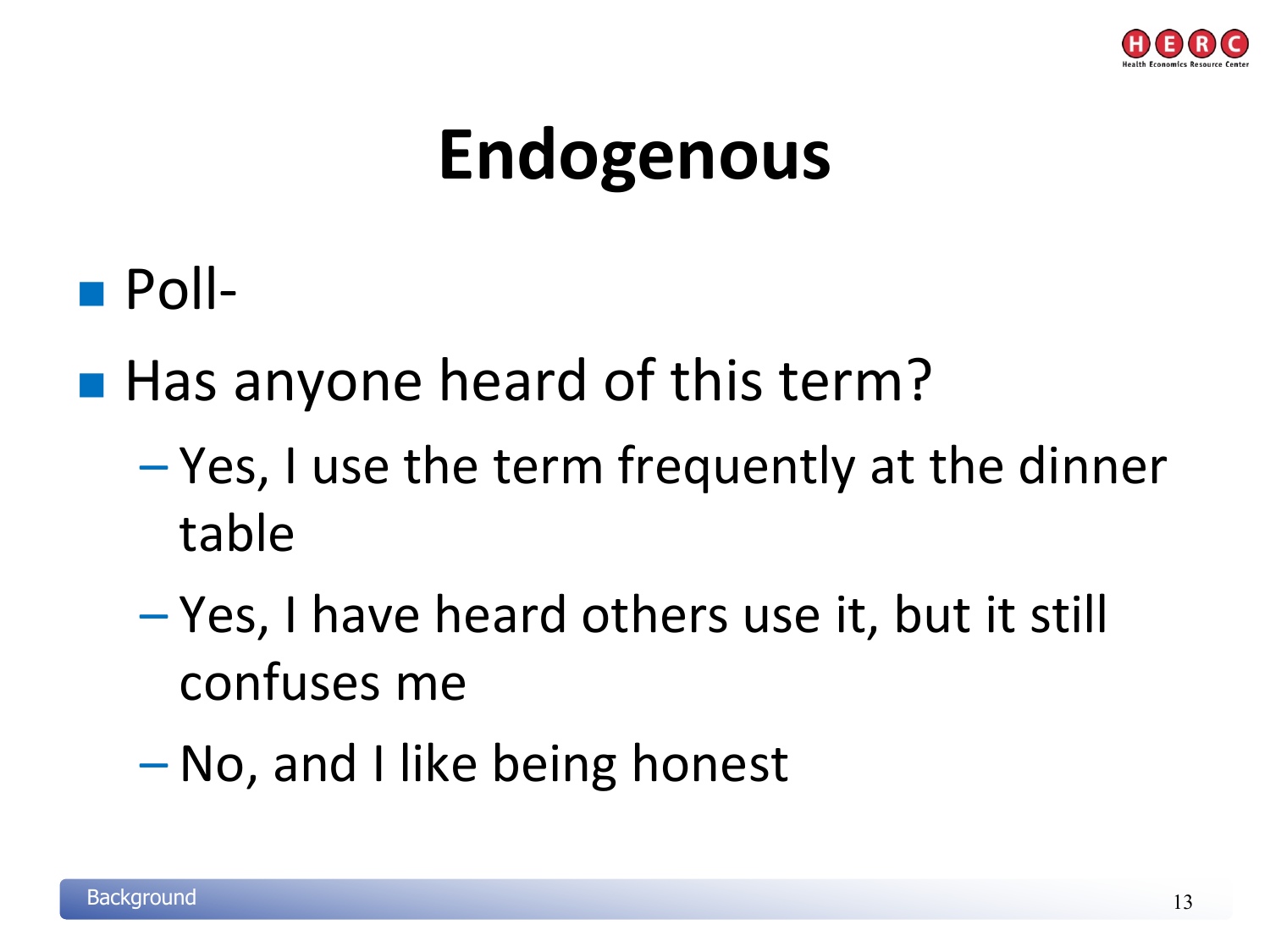

## **Endogenous**

- Not attributable to any external factor.
- **Example: Does smoking lead to cancer**

cancer<sub>i</sub> =  $\alpha$  + βsmoking<sub>i</sub> +  $\varepsilon$ <sub>i</sub>

- Smoking is correlated with income, education, parental exposure, etc.
- We aren't controlling for any of those factors, thus E(smoking <sub>i</sub>, ε<sub>i</sub>)≠0
- Thus, smoking is endogenous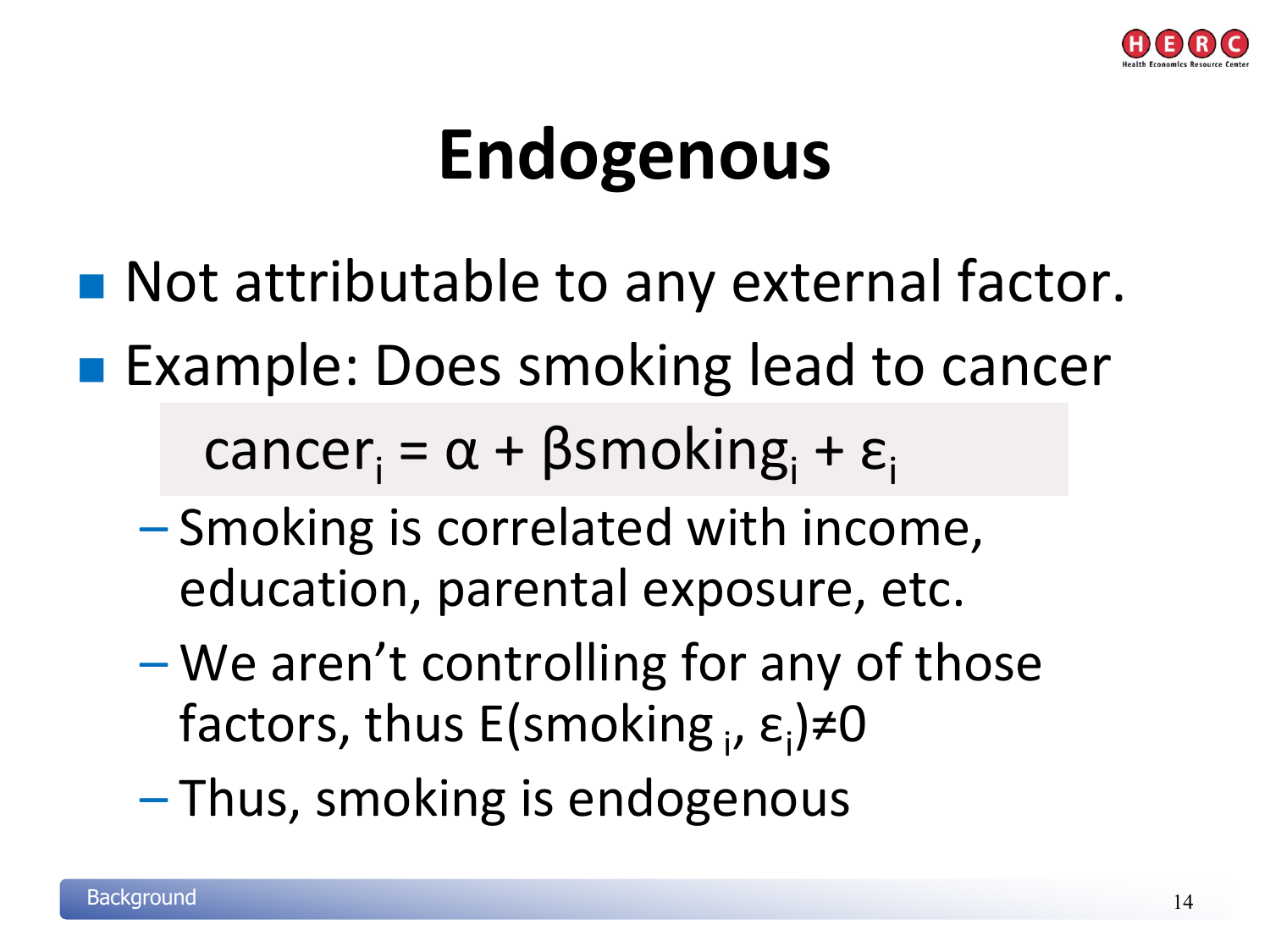

## **Sorting without randomization**



If everything is fully observed and correctly specified; results are not biased. Never happens in reality.

Based on: Maciejewski and Pizer (2007) Propensity Scores and Selection Bias in Observational Studies. HERC Cyberseminar

**Background**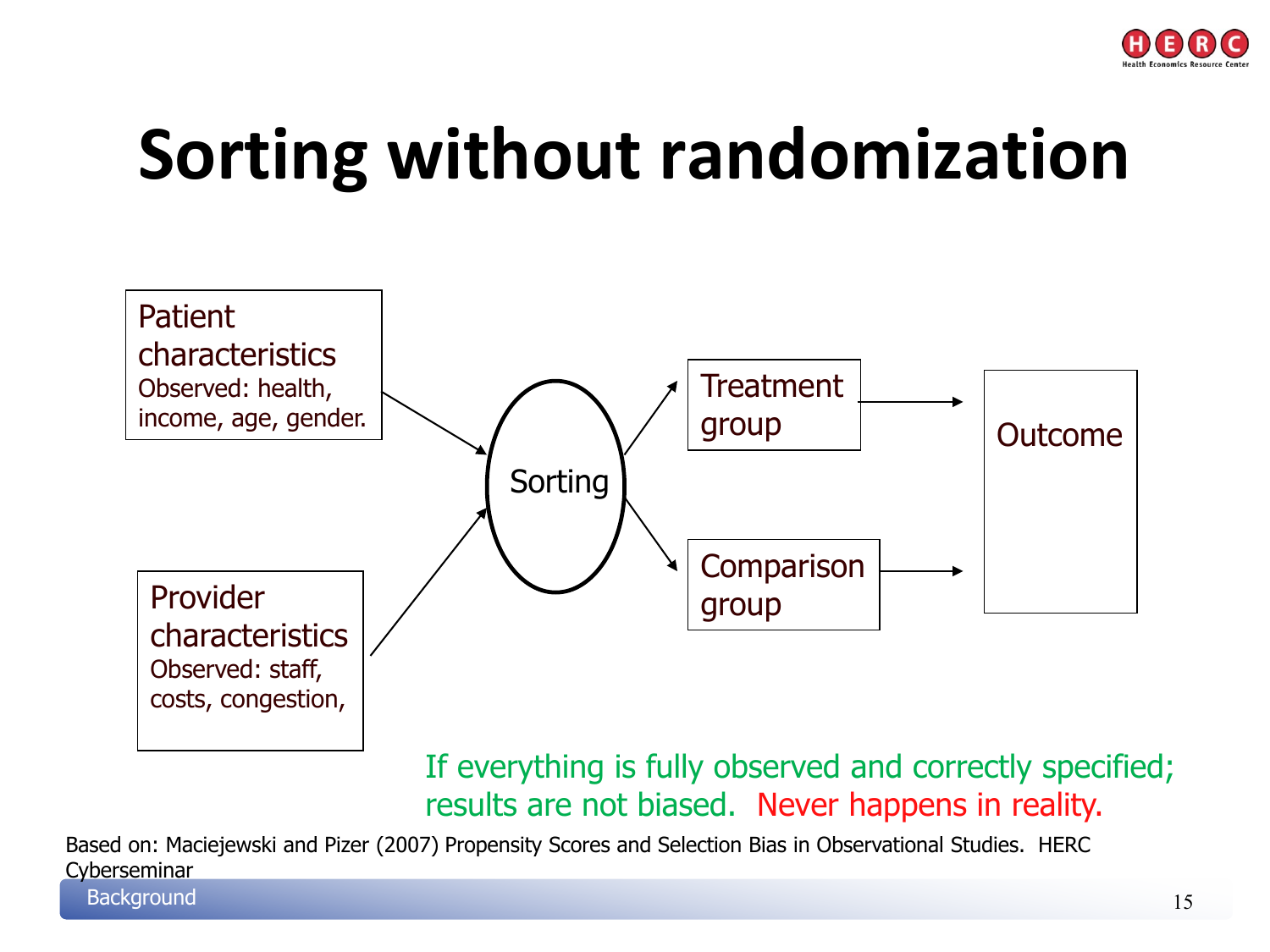

## **Sorting without randomization**

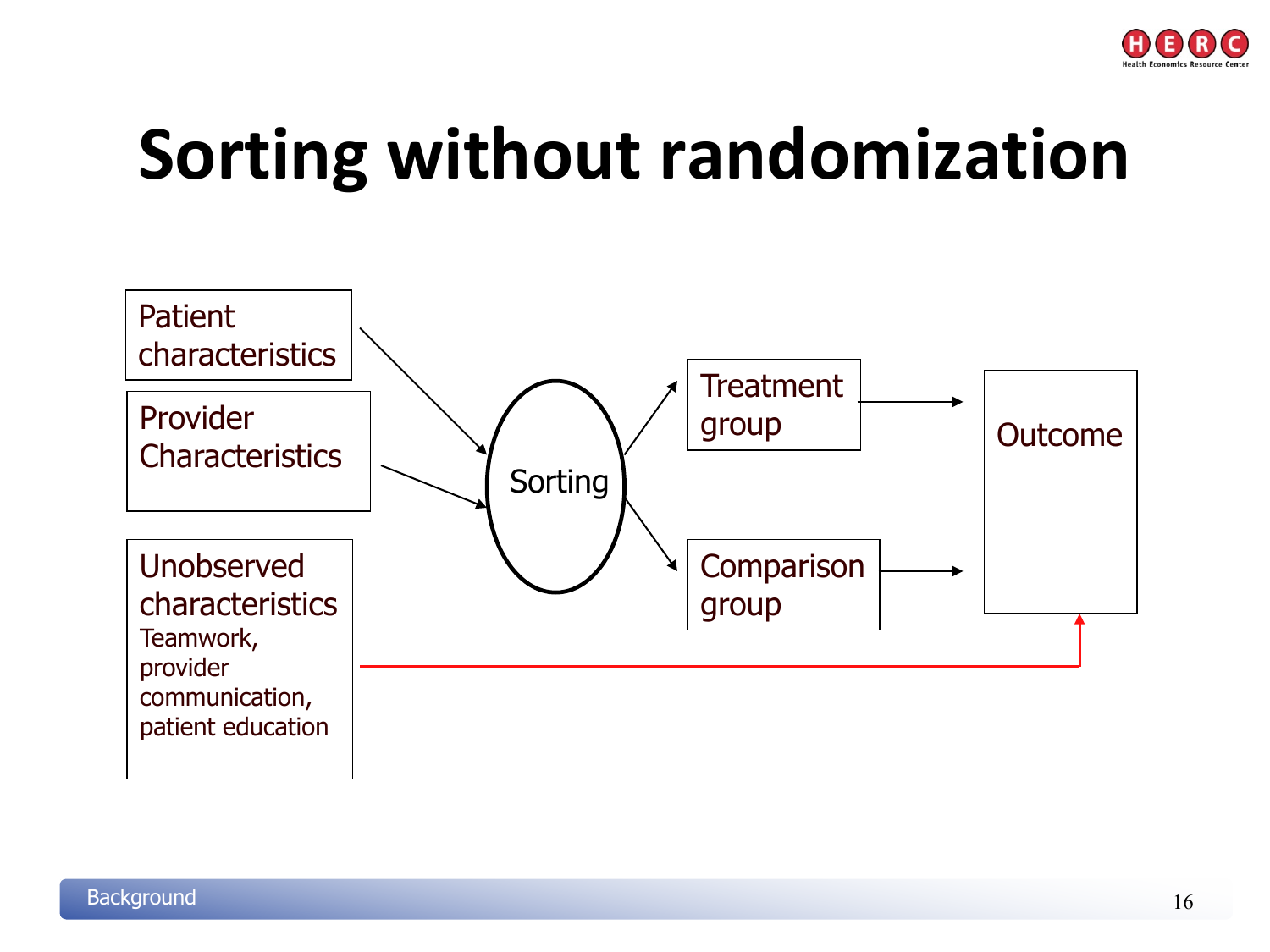

## **Sorting without randomization**

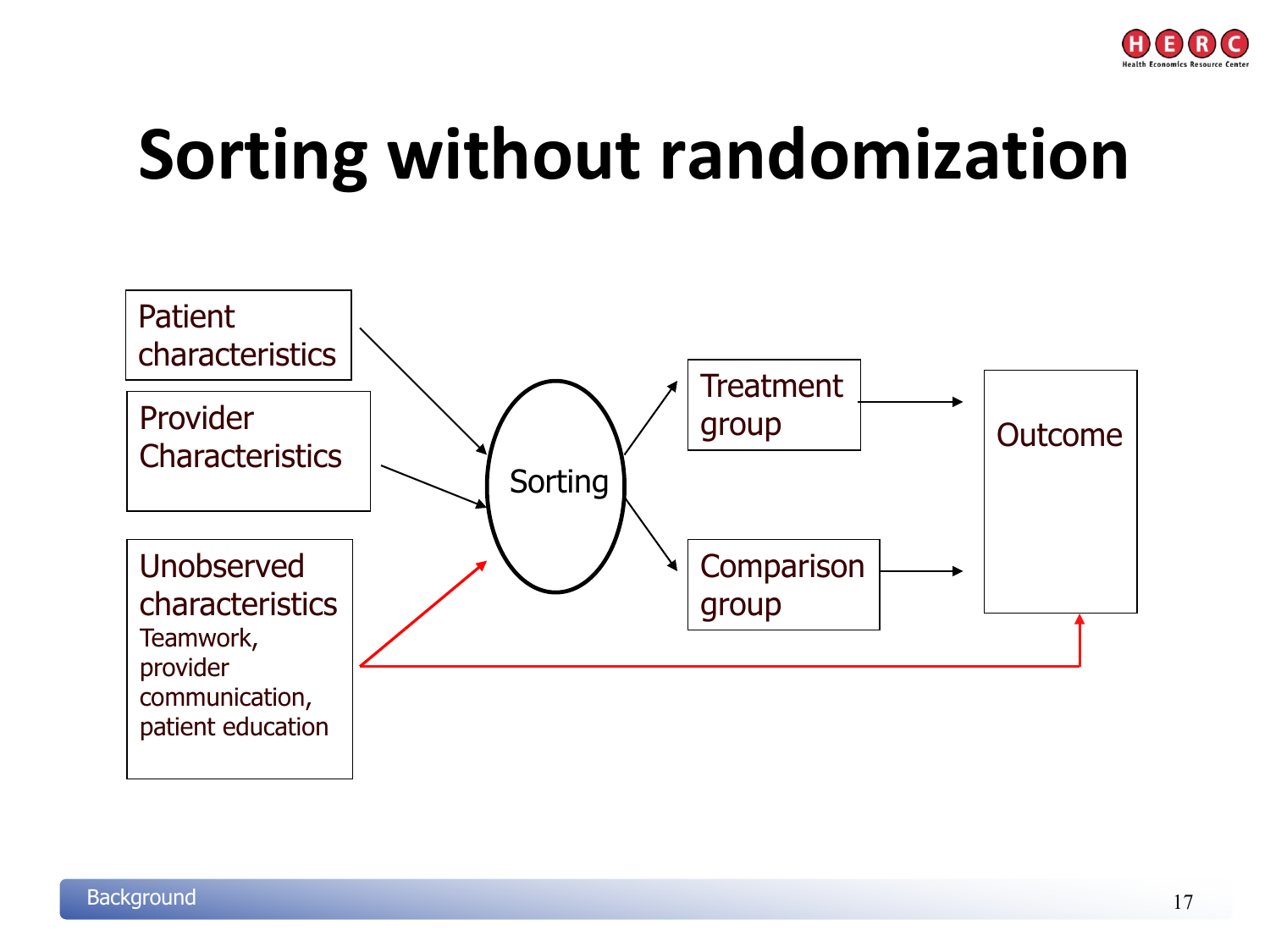

## **Propensity Score Defined**

- The PS uses observed information, which is multi-dimensional, to calculate a single variable (the score)
- **The score is the predicted propensity to get** sorted (usually thought of as propensity to get treatment).

Expected treatment effect:  $E(Y)=E(Y^A)-E(Y^B)$ 

Propensity Score is:  $Pr(Y = A | X_i)$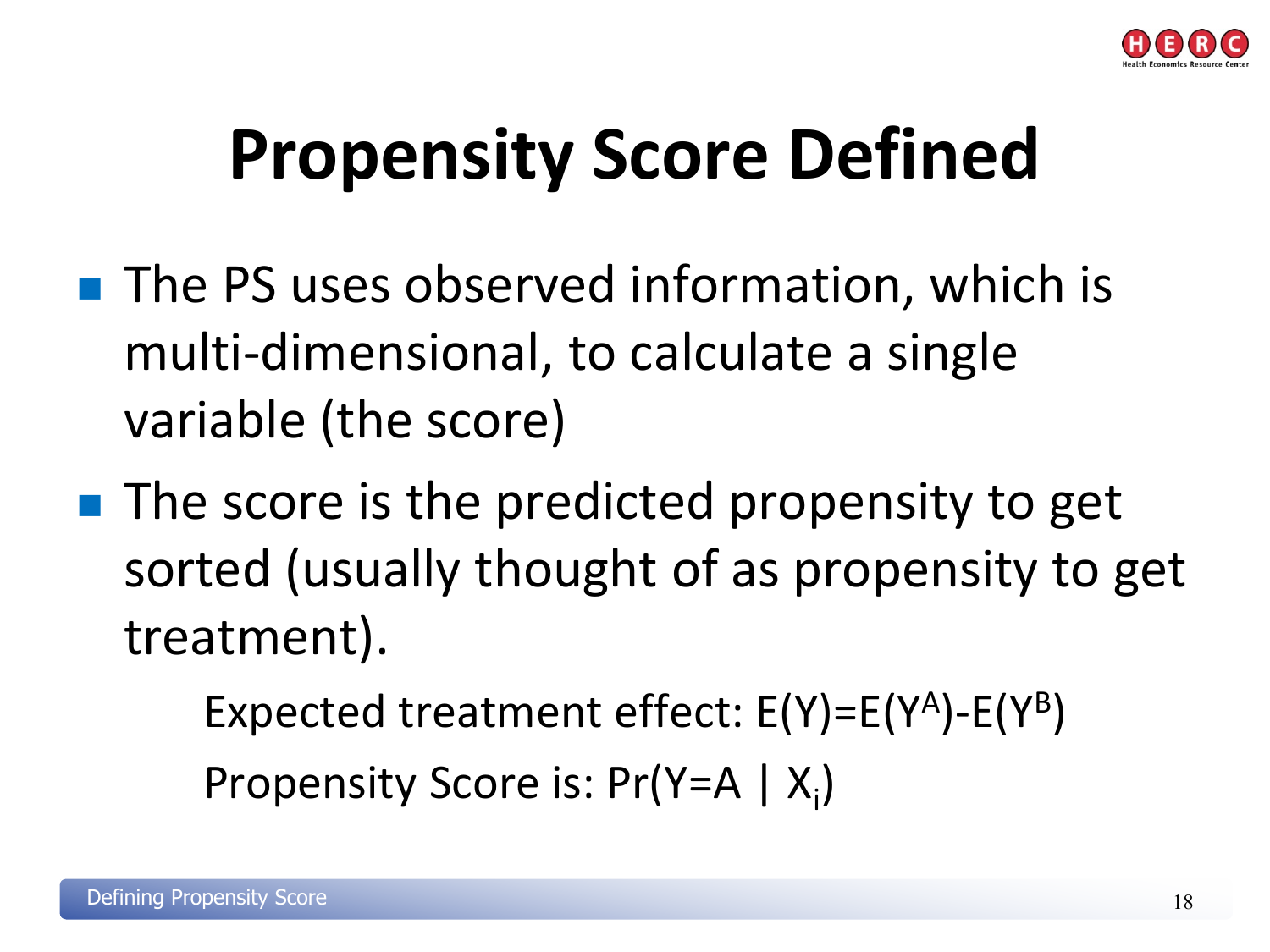

## **Propensity Scores**

- What it is: Another way to correct for observable characteristics
- What it is not: A way to adjust for unobserved characteristics

 $\blacksquare$  The only way to make causal claims is to make **huge** assumptions.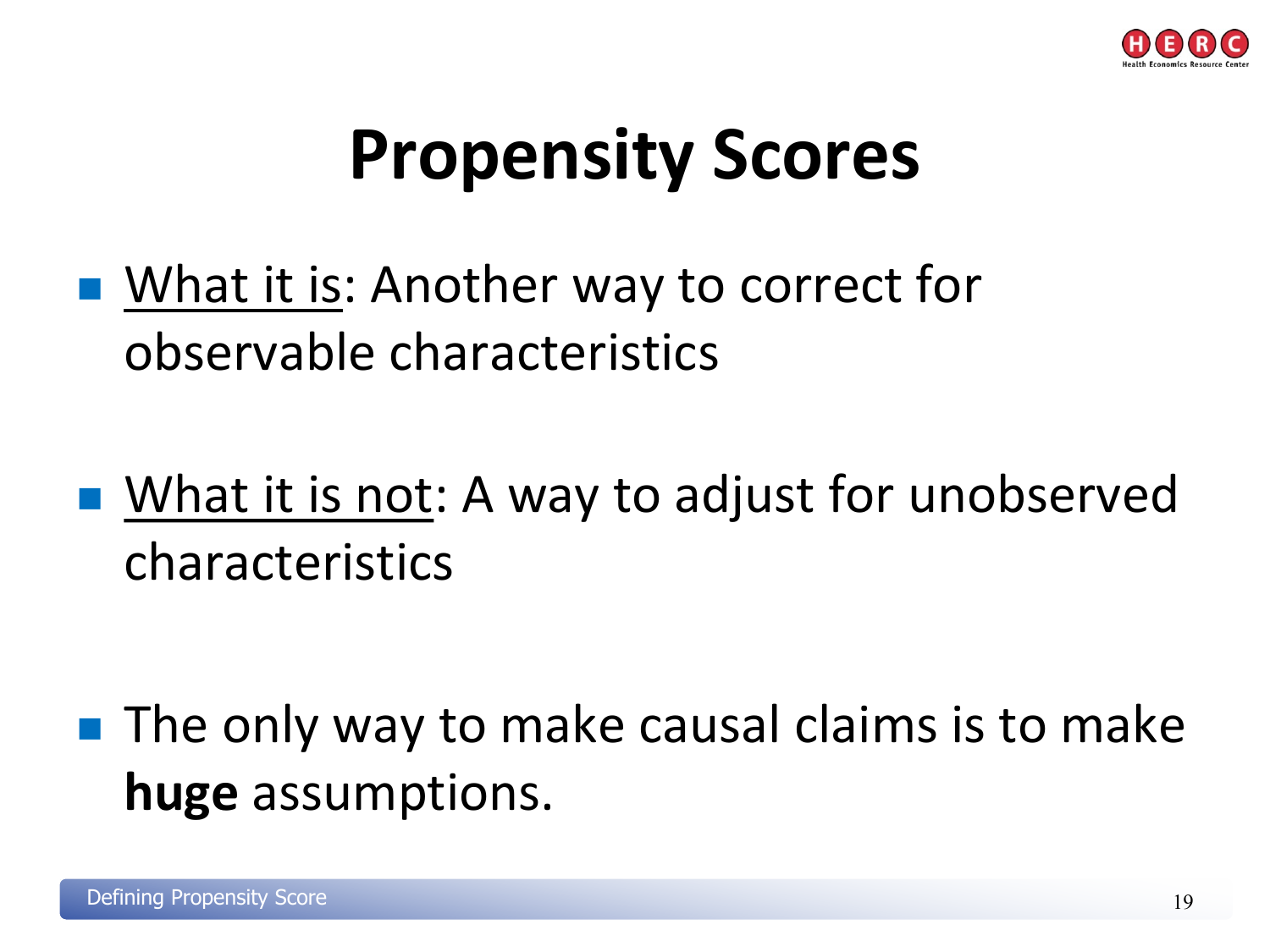

## **Strong Ignorability**

- To make statements about causation, you would need to make an assumption that treatment assignment is strongly ignorable.
	- Similar to assumptions of missing at random
	- Equivalent to stating that all variables of interest are observed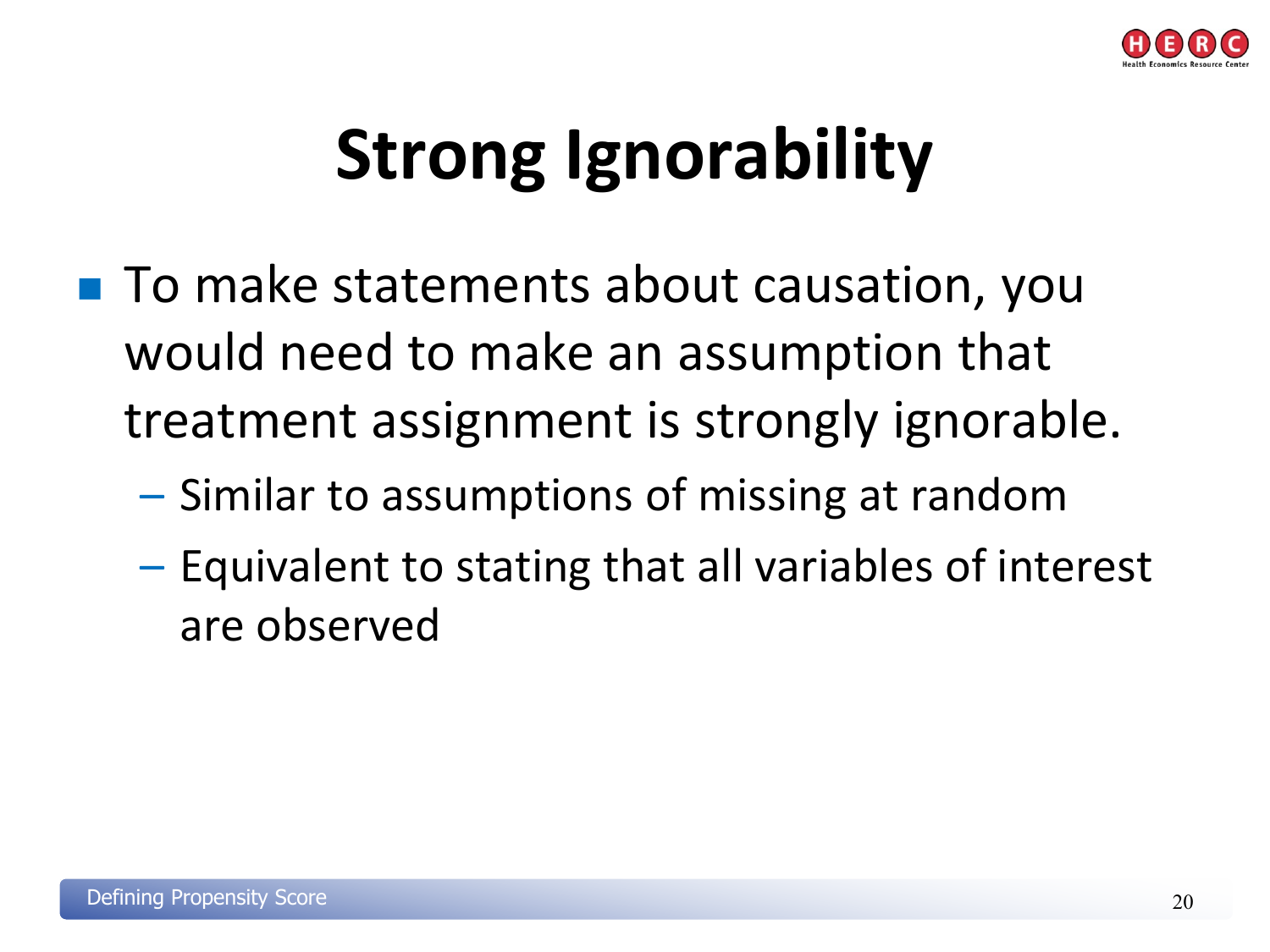

# **Creating a Propensity Score**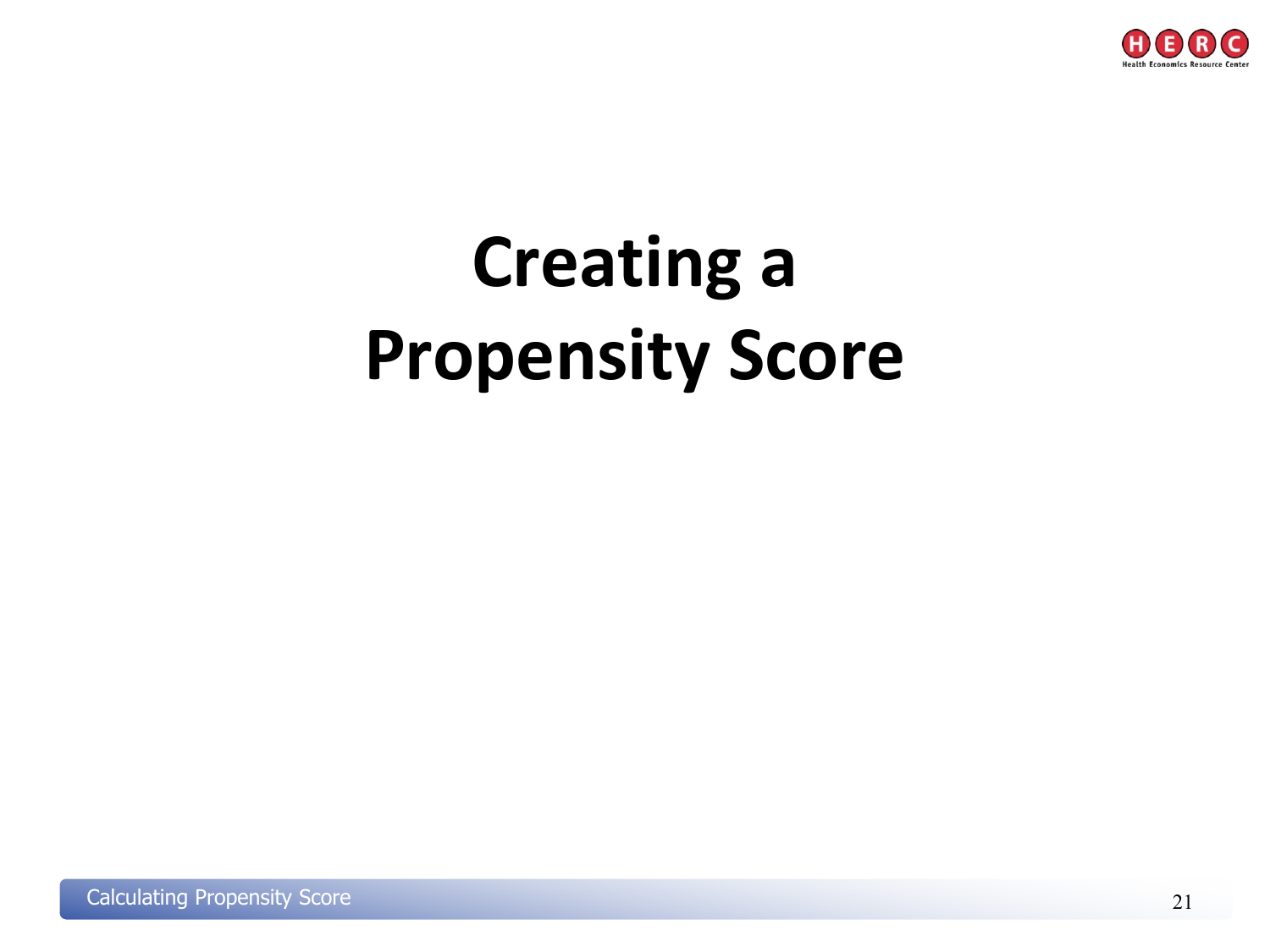

## **Calculating the Propensity Score**

- **Nou observe treatment: One group** receives it and another group doesn't
- Use multivariate logistic regression to estimate the probability that a person received treatment
- **The predicted probability from the** logistic model is the propensity score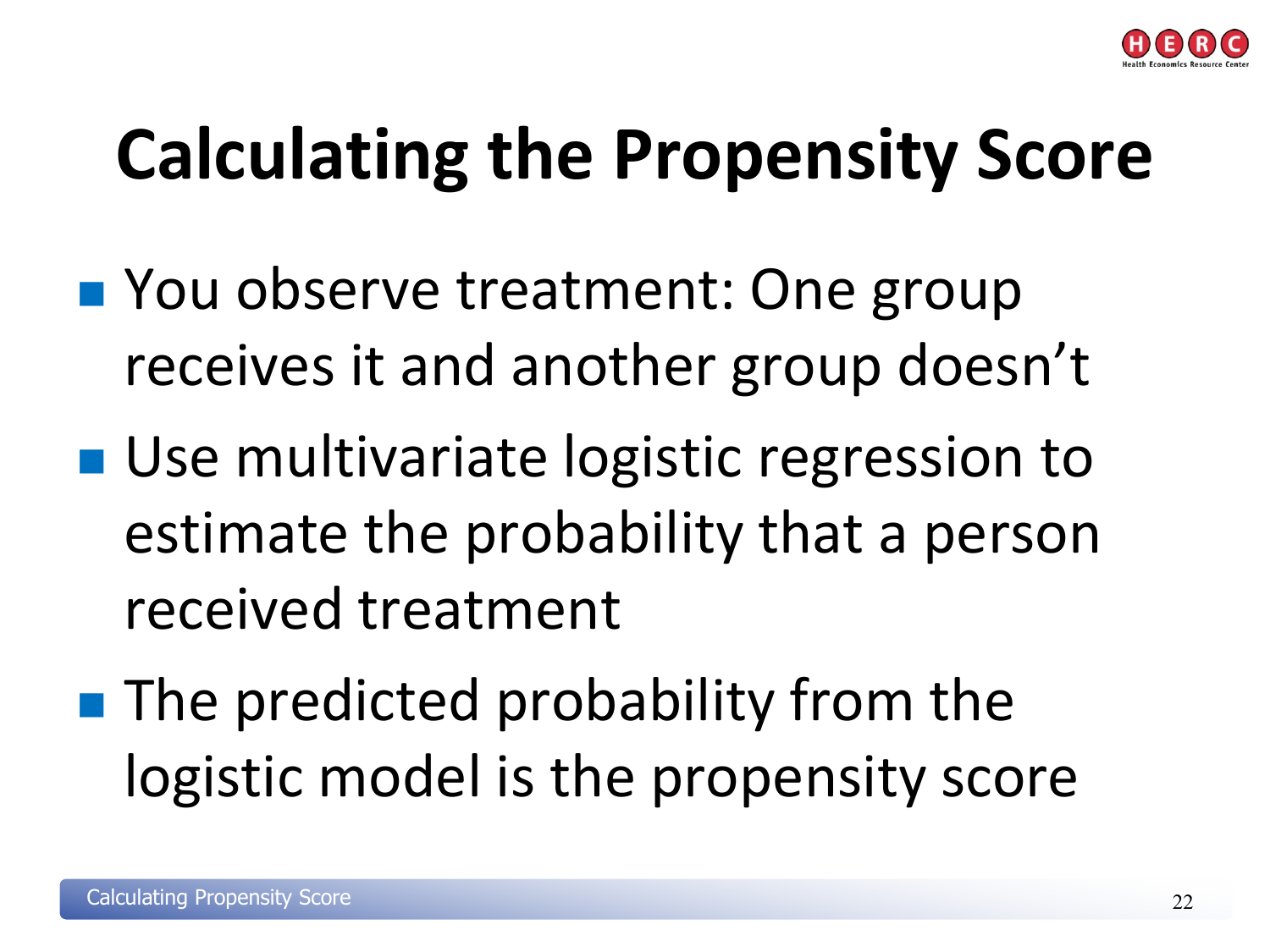

## **Variables to Include**

- Include variables that are related to the observed outcome
- This will decrease the variance of an estimated exposure effect without increasing bias
- Do not include variables affect only correlated with exposure

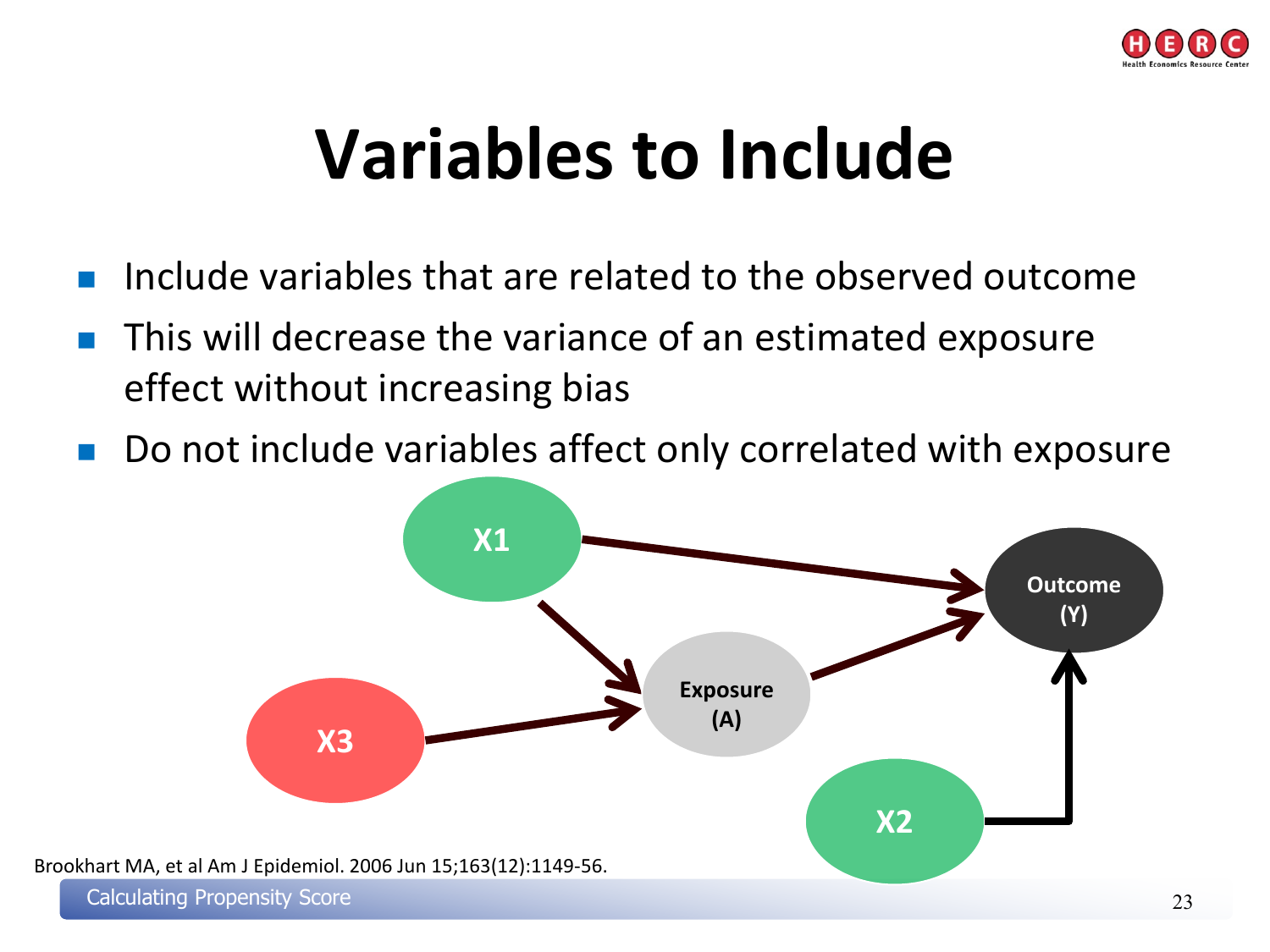

## **Variables to Exclude**

- $\blacksquare$  Exclude variables that are related to the exposure but not to the outcome
- **These variables will increase the variance** of the estimated exposure effect without decreasing bias
- Variable selection is particularly important in small studies (n<500)

Brookhart MA, et al Am J Epidemiol. 2006 Jun 15;163(12):1149-56.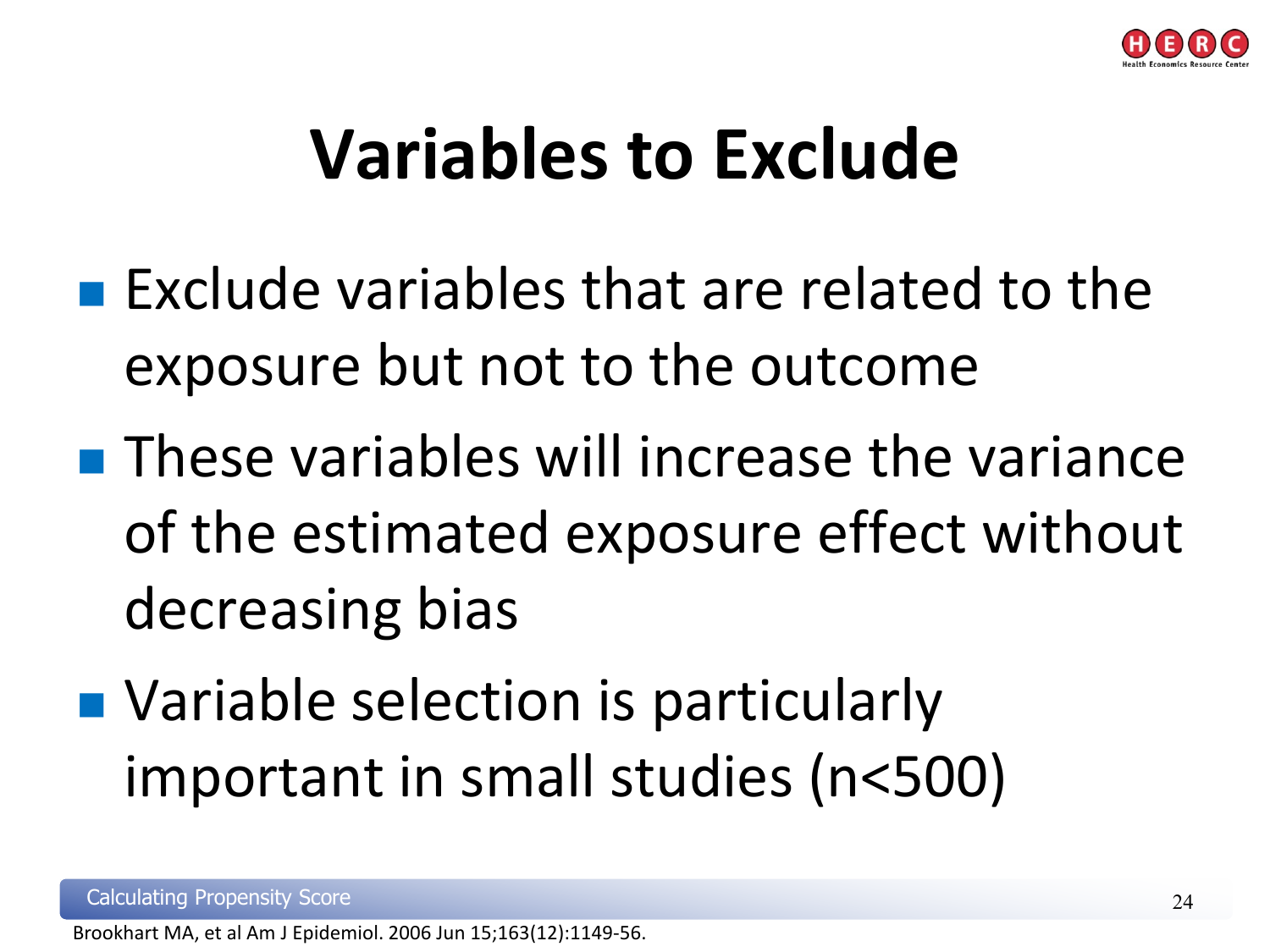

## **Example: Resident Surgery**

■ Do cardiac bypass patients have better / worse outcomes when their surgery is conducted by a resident or an attending?

■ We had a datasets that tracked the primary surgeon for heart bypass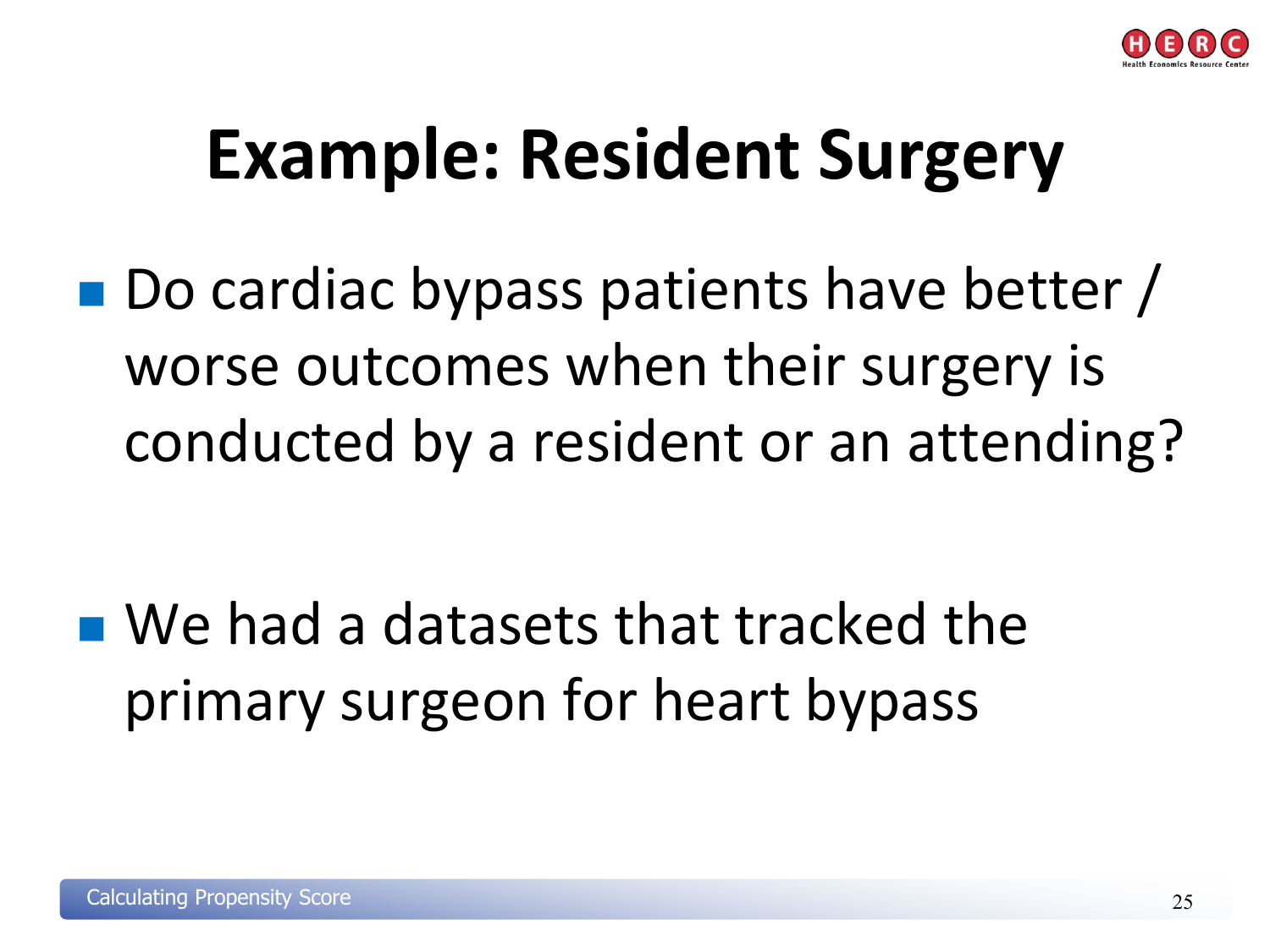

## **Uses**

- Understanding sorting and balance
	- Sorting is multidimensional
	- The PS provides a simple way of reducing this dimensionality to understand the similarity of the treatment groups
- Adjusting for covariance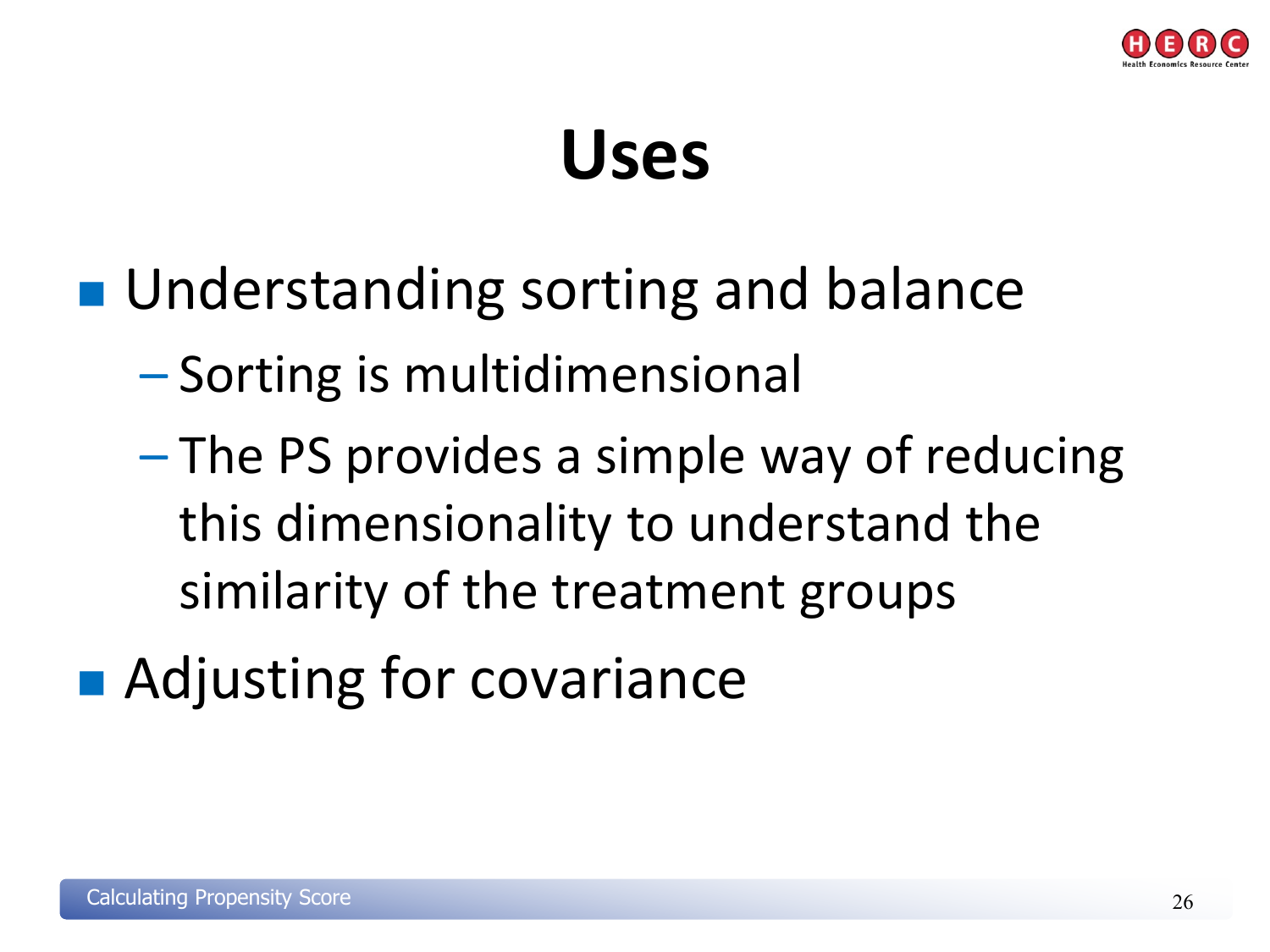

## **Example**

- **Are surgical outcomes worse when the** surgeon is a resident?
- **Resident assignment may depend on** 
	- Patient risk
	- Availability of resident
	- Resident skill
	- Local culture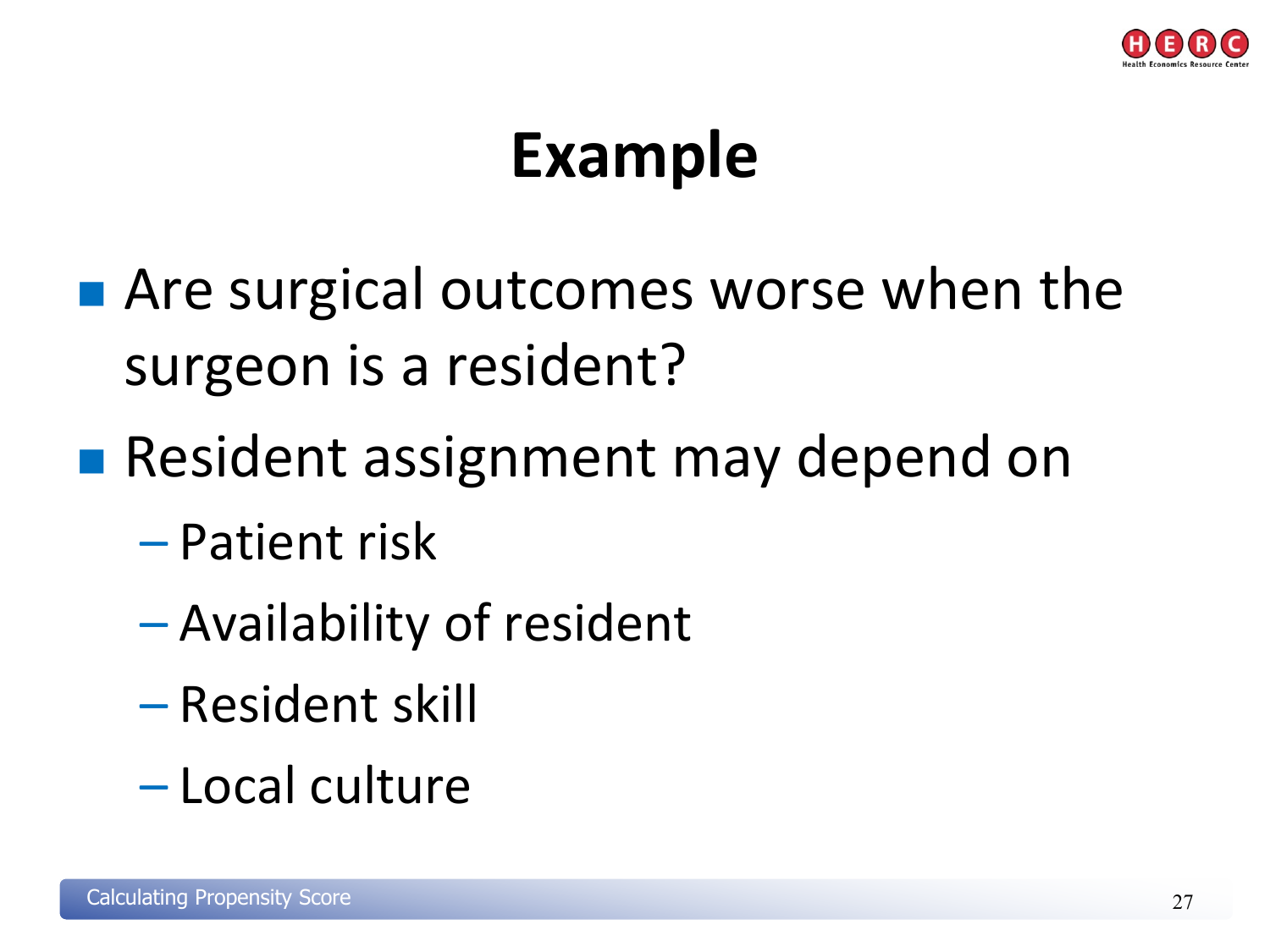

## **Resident Assignment**



#### Using Propensity Score

Bakaeen F et al. Coronary Artery Bypass Graft Patency: Residents Versus Attending Surgeons. Annals of Thoracic Surgery.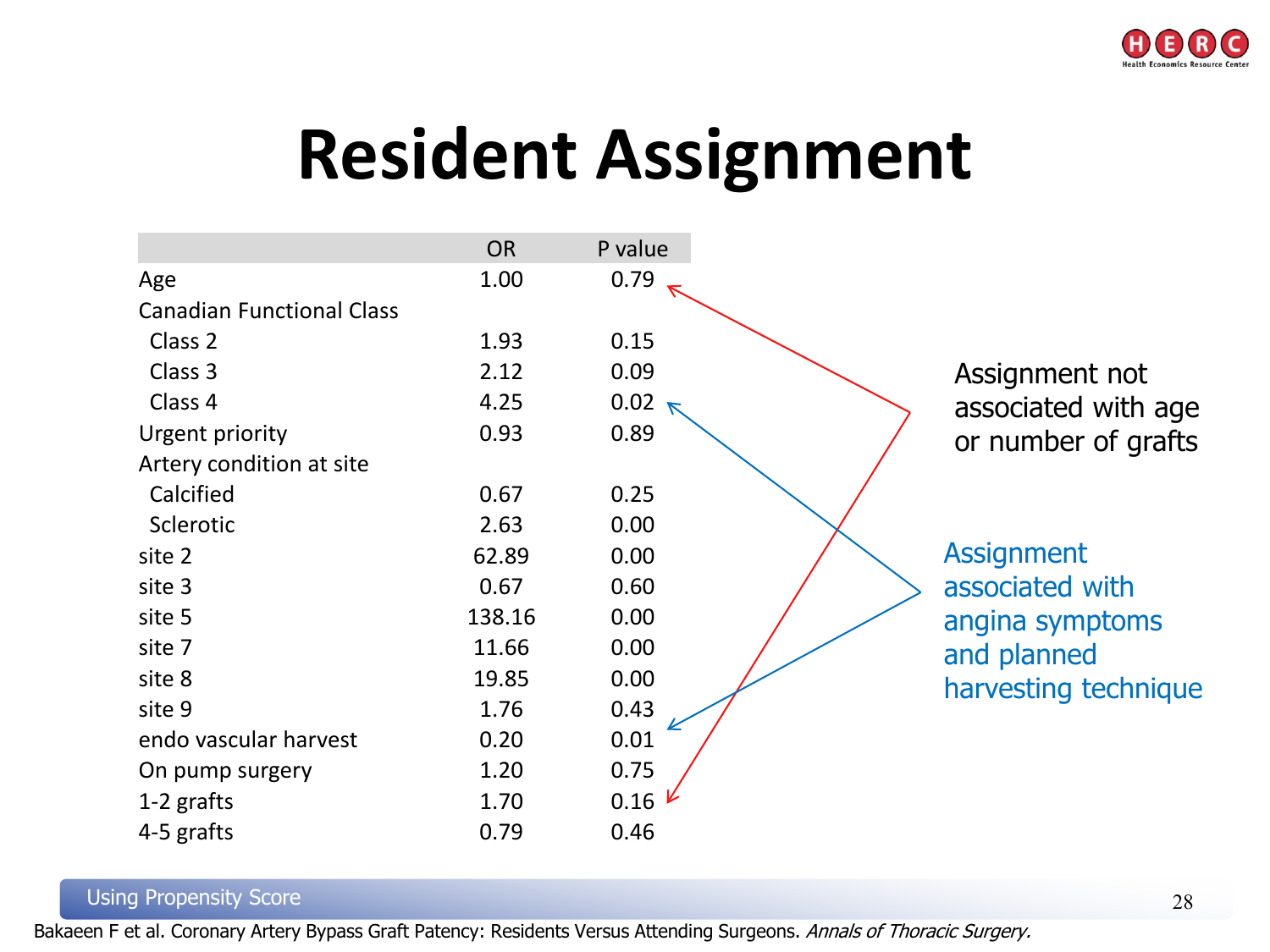

## **Shared or Common Support**

- Concept that measures overlap of people in both treatments
- Conditional on covariates, there exist people who choose both treatments.
- **Poor common support suggests that** conditional on observables, we cannot control for sorting.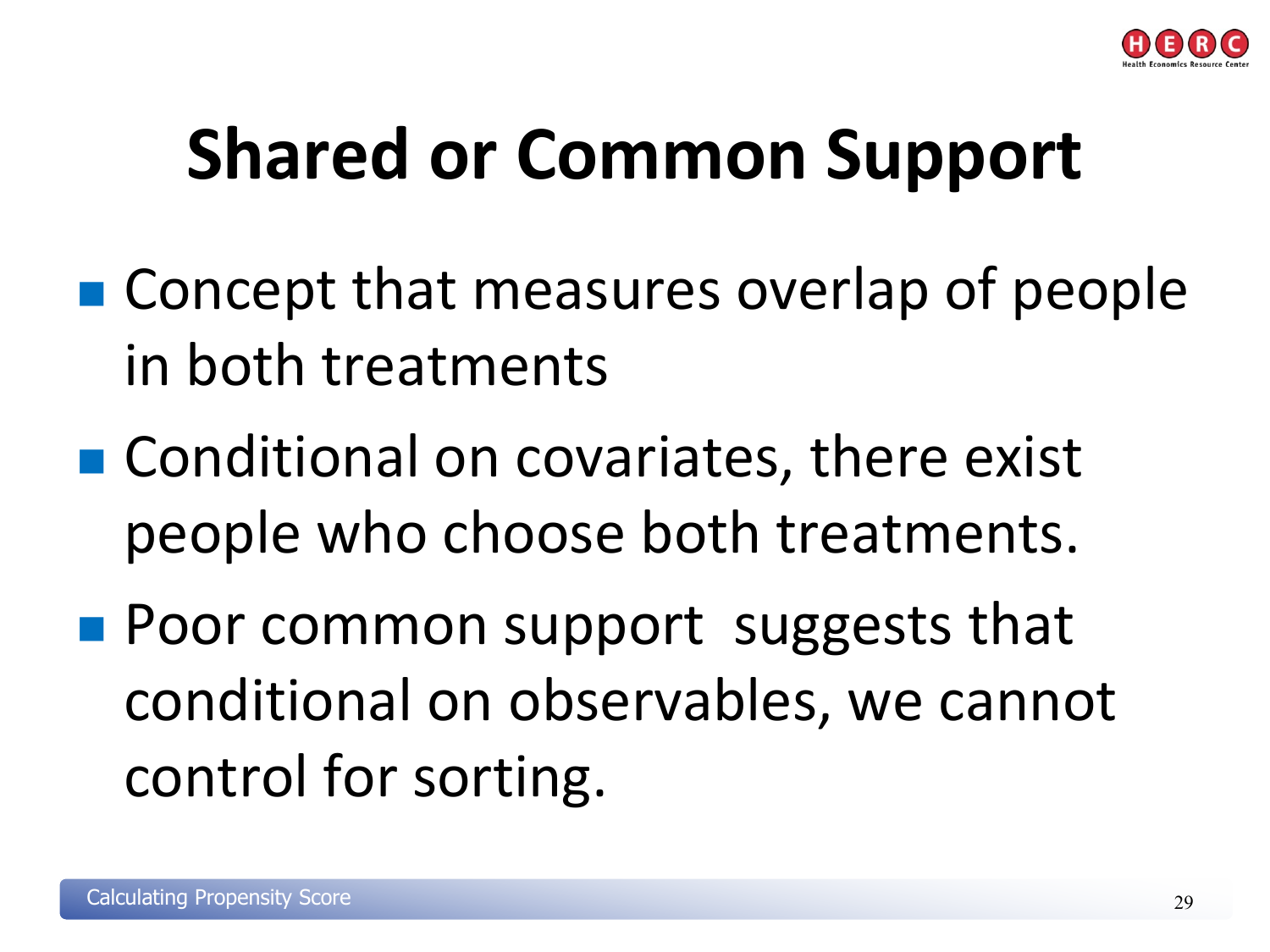

### **Propensity Score for Resident vs Attending Surgeon**

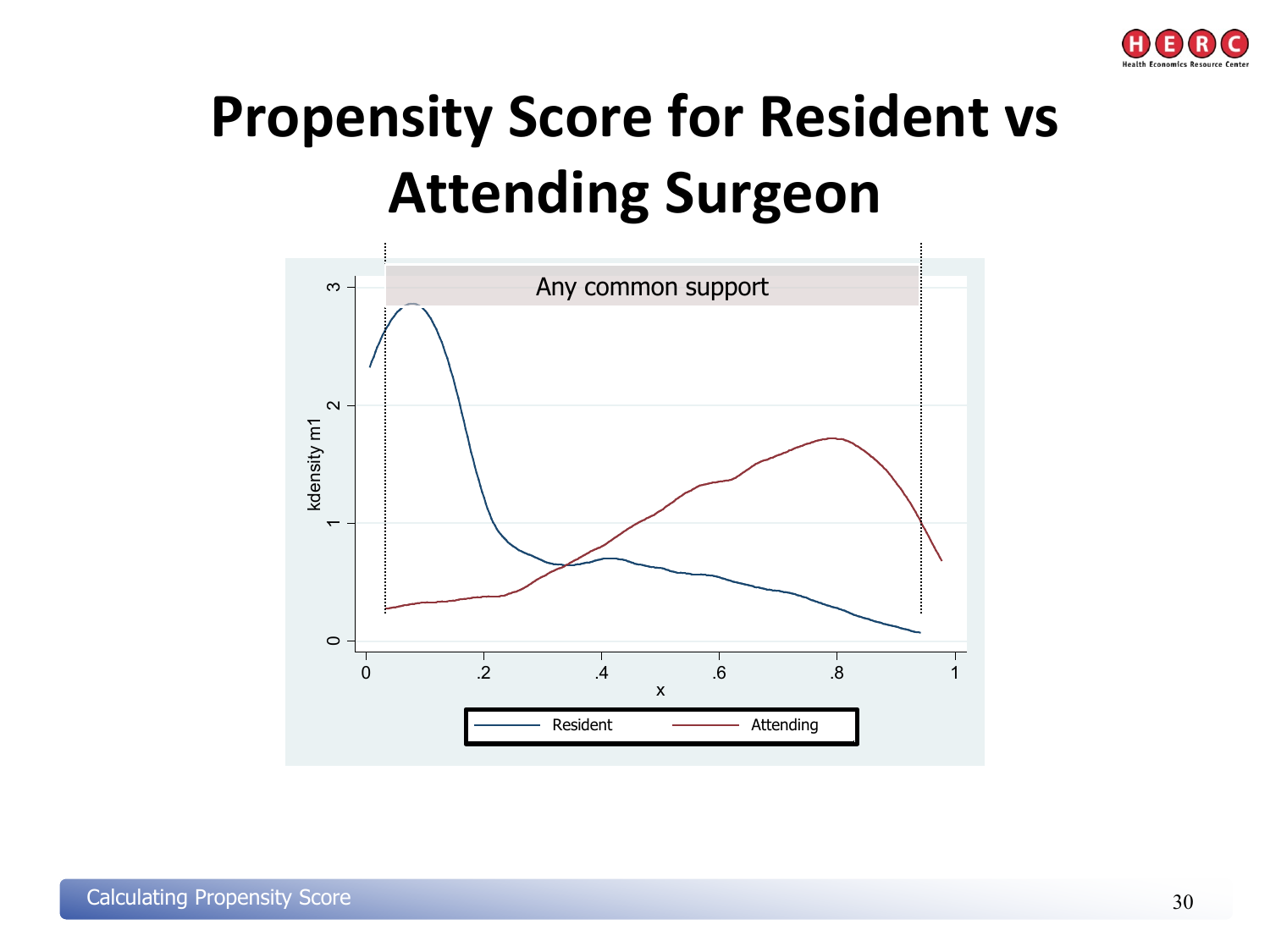

### **Compare Three Scores**

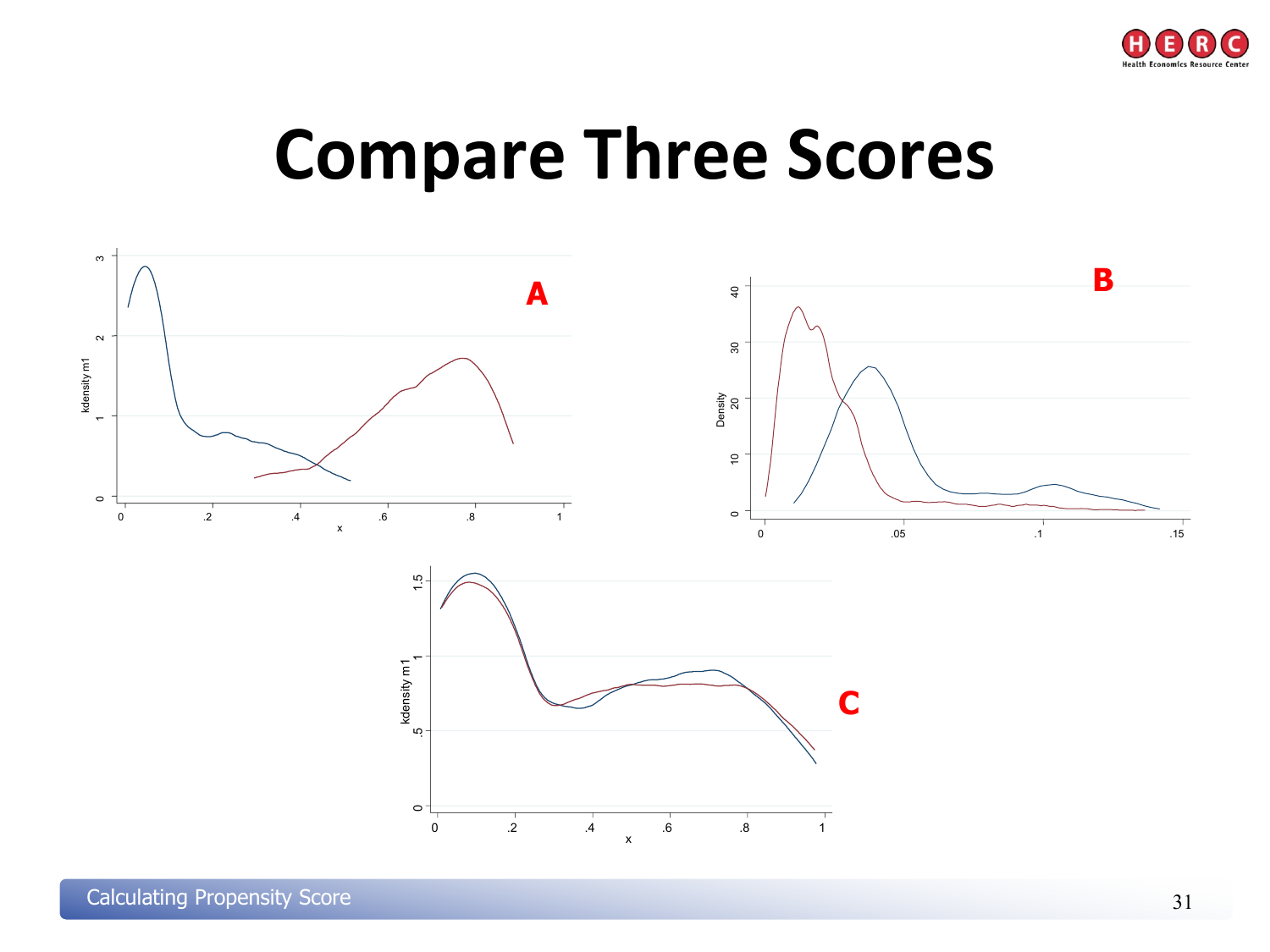

## **Poll**

### ■ Which graph is the most concerning? Choose one







## All of them

### **None of them**

Calculating Propensity Score 32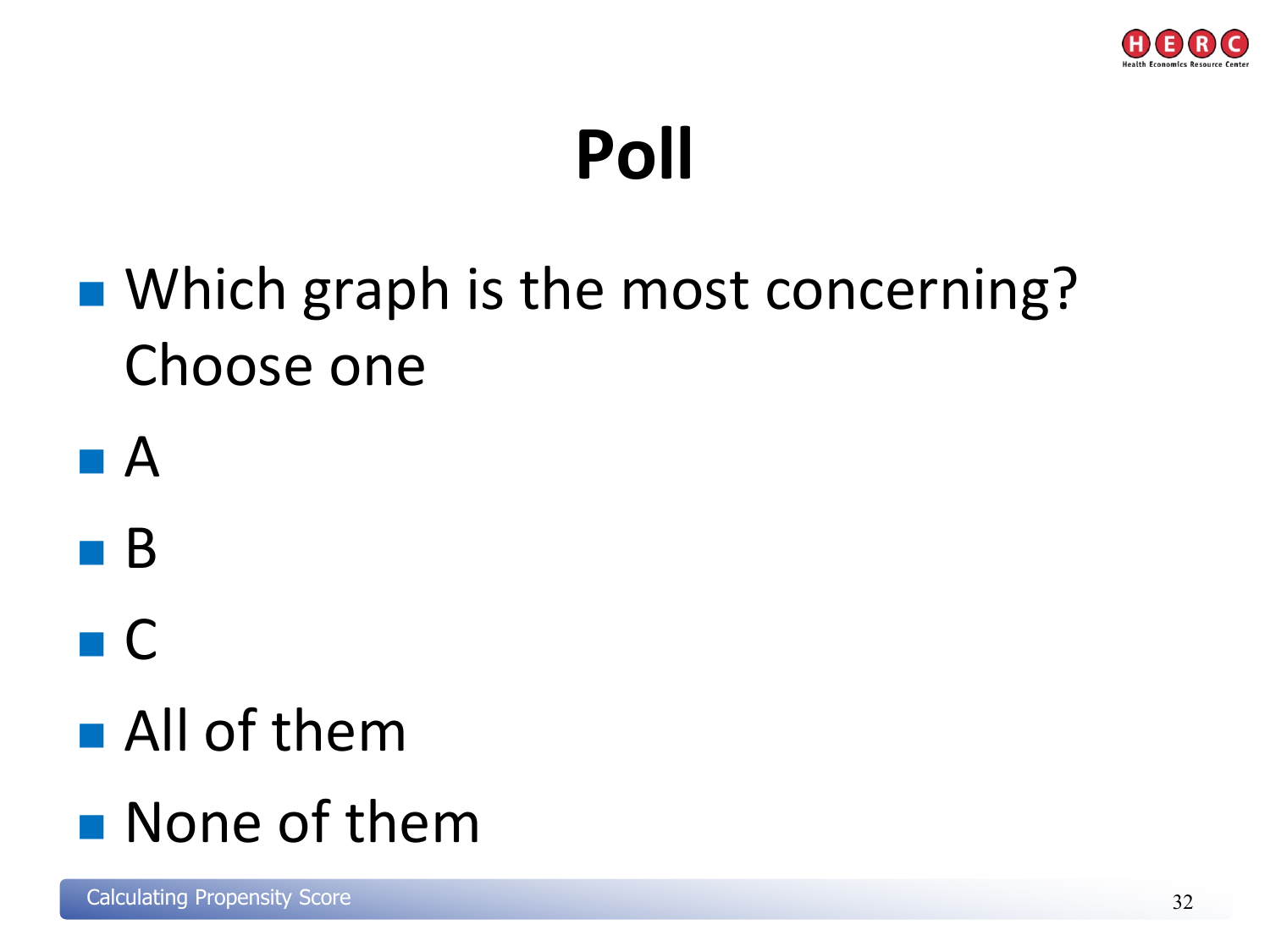

### **Three Scores**

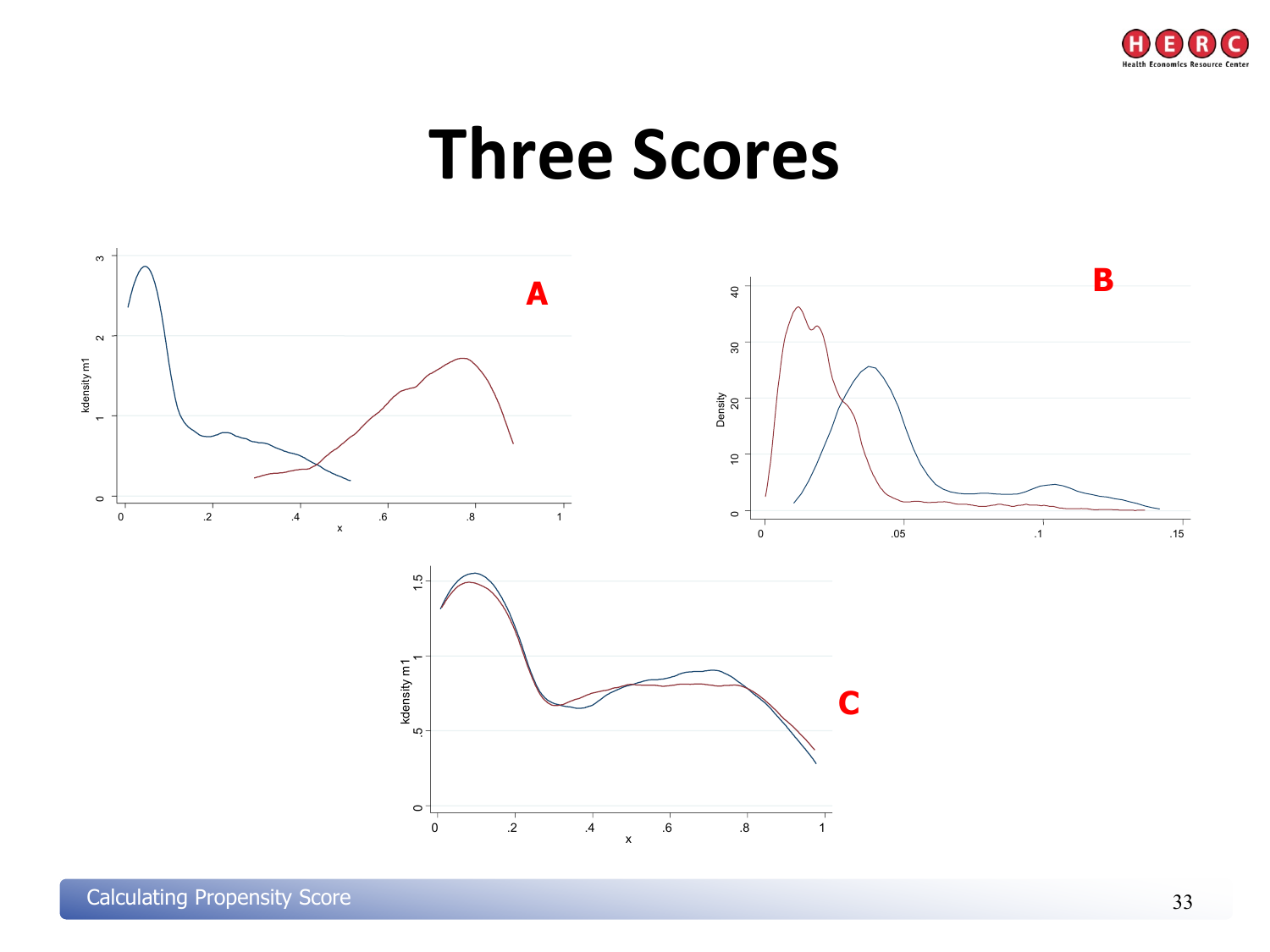

## **RCTs and Propensity Scores**

■ What would happen if you used a propensity score with data from a RCT?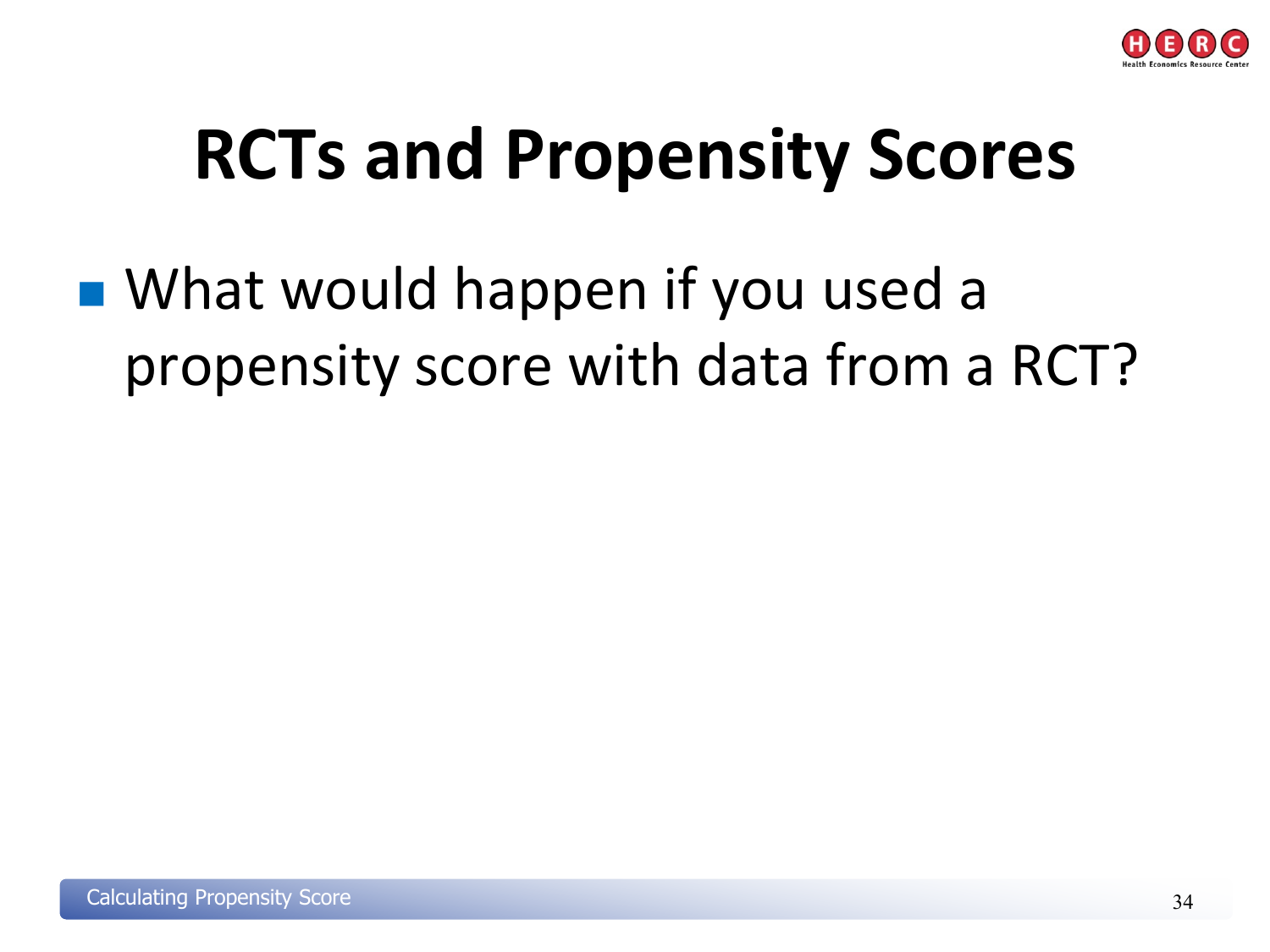

## **Shared Common Support**

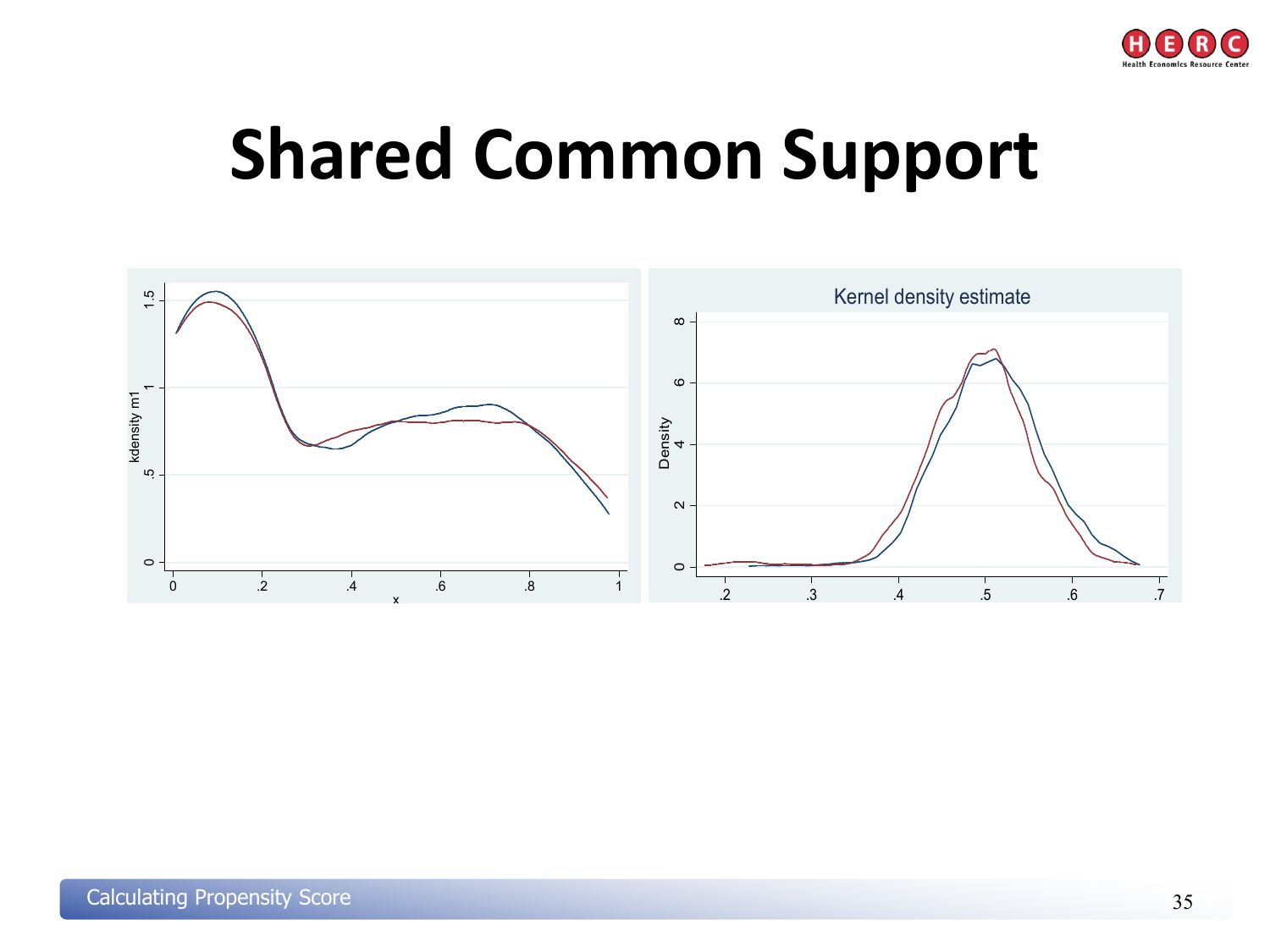

## **Common Support**

■ Some evidence that propensity scores provide some advantages when there is considerable shared support

■ Yet, growing evidence that it can create problems.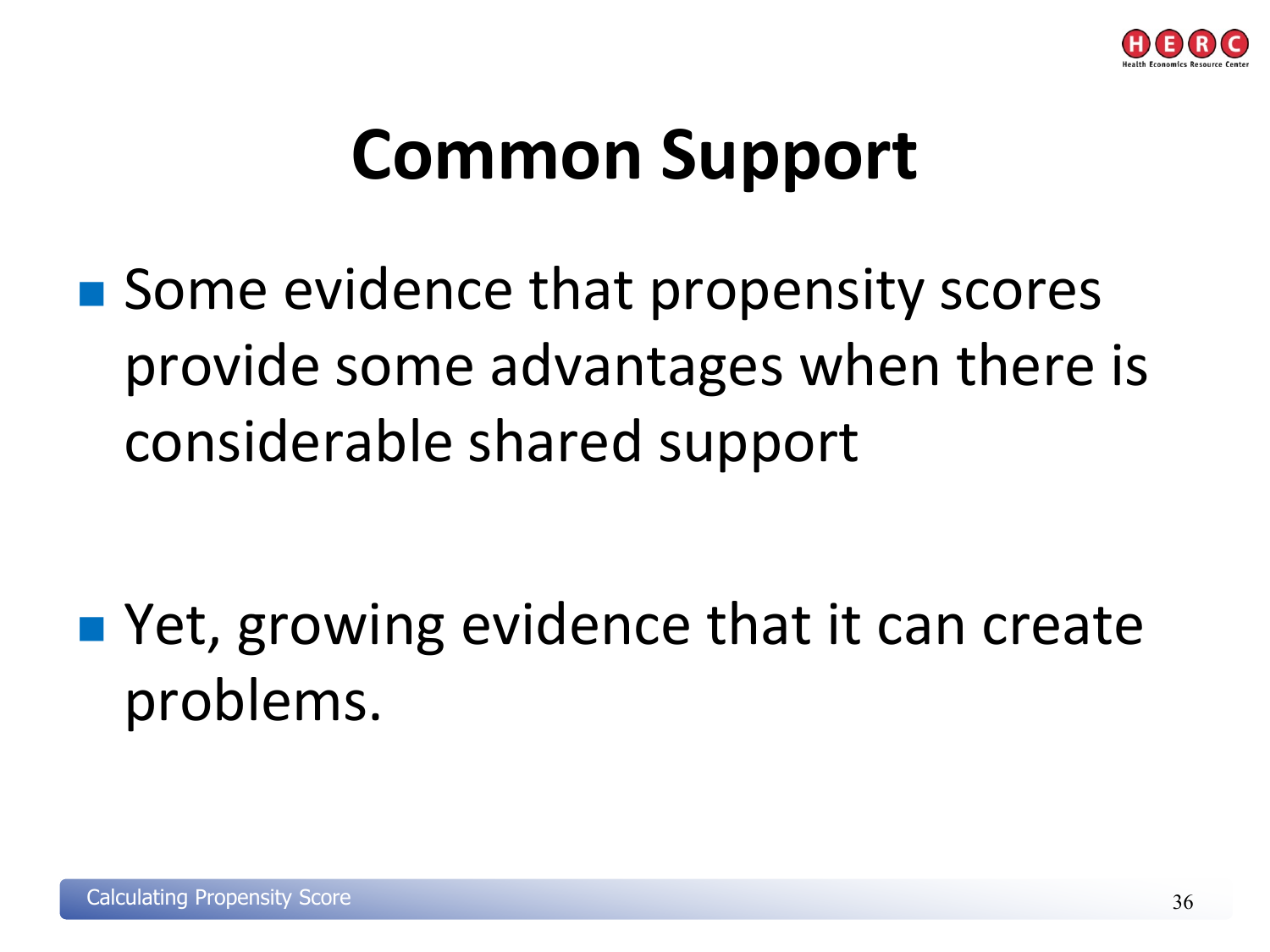

## **Using the Propensity Score**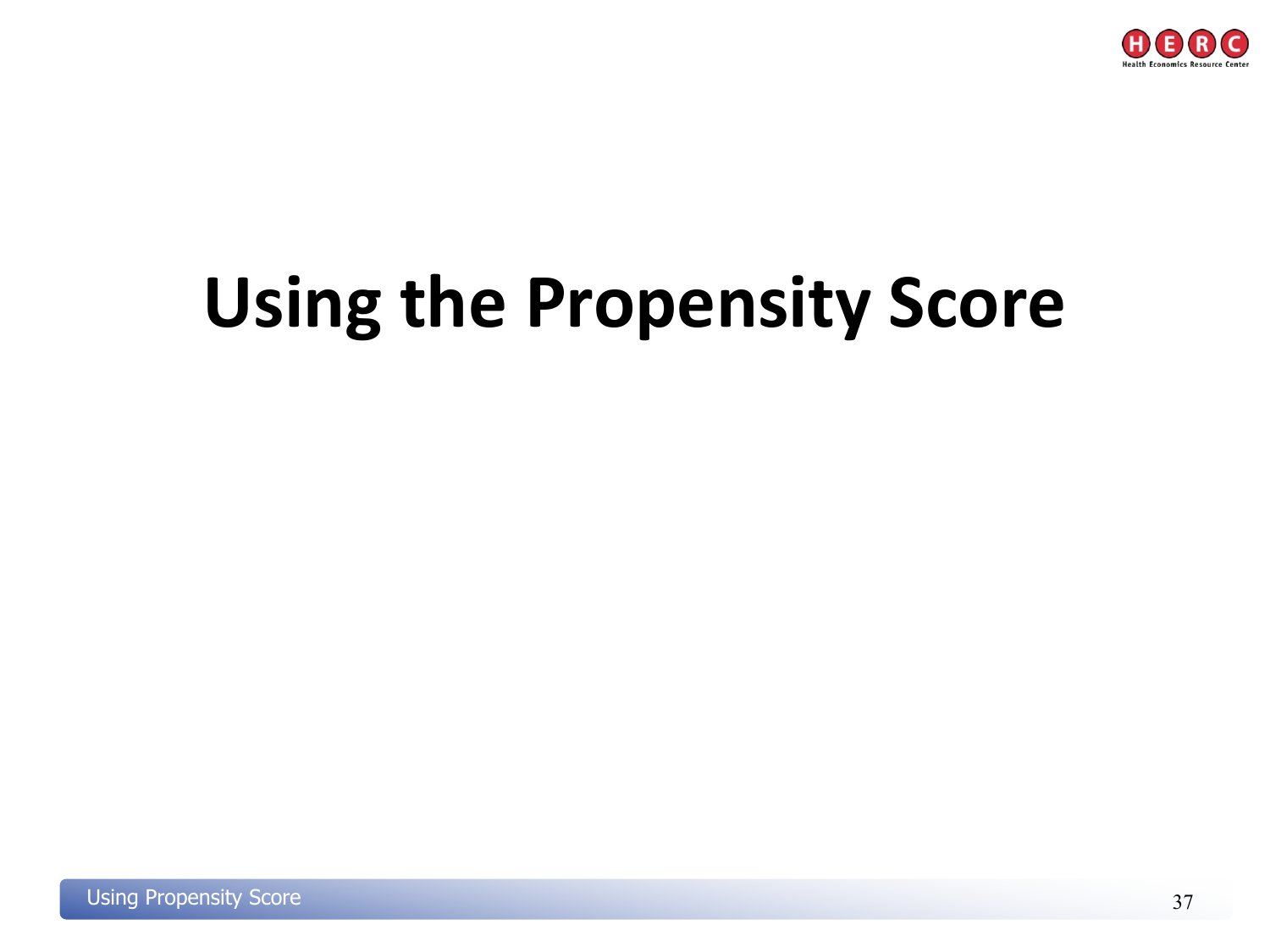

# **Using the Propensity Score**

- 1. Compare individuals based on similar PS scores (a matched analysis)
- 2. Conduct subgroup analyses on similar groups (stratification)
- 3. Include it as a covariate (quintiles of the PS) in the regression model
- 4. Use it to weight the regression (i.e., place more weight on similar cases)
- 5. Use both 3 and 4 together (doubly robust)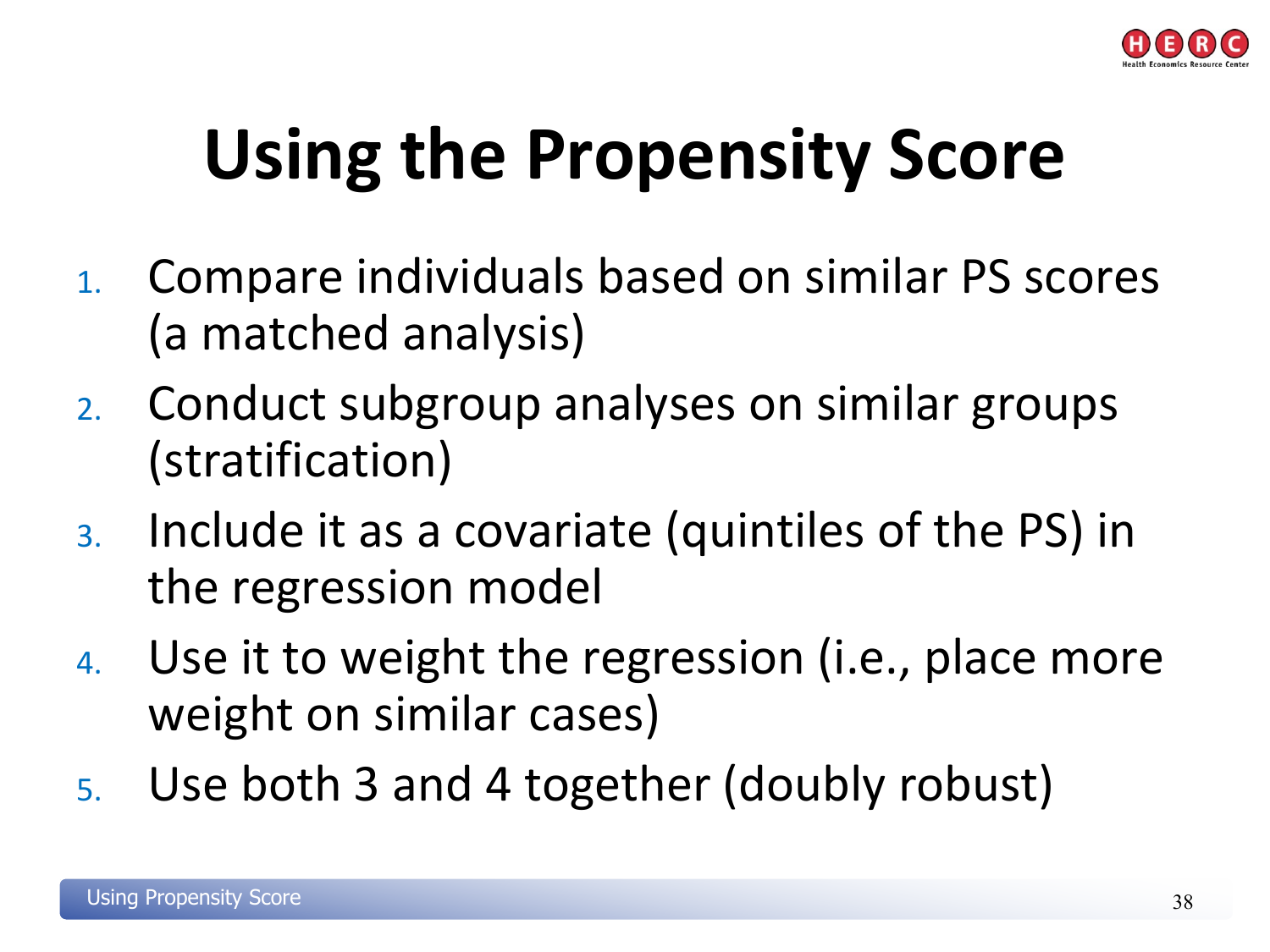

## **PS as a Covariate**

- There seems to be little advantage to using PS over multivariate analyses in most cases.<sup>1</sup>
- **PS provides flexibility in the functional form**
- **Propensity scores may be preferable if the** sample size is small and the outcome of interest is rare.2
- 1. Winkelmeyer. Nephrol. Dial. Transplant 2004; 19(7): 1671-1673.
- 2. Cepeda et al. Am J Epidemiol 2003; 158: 280–287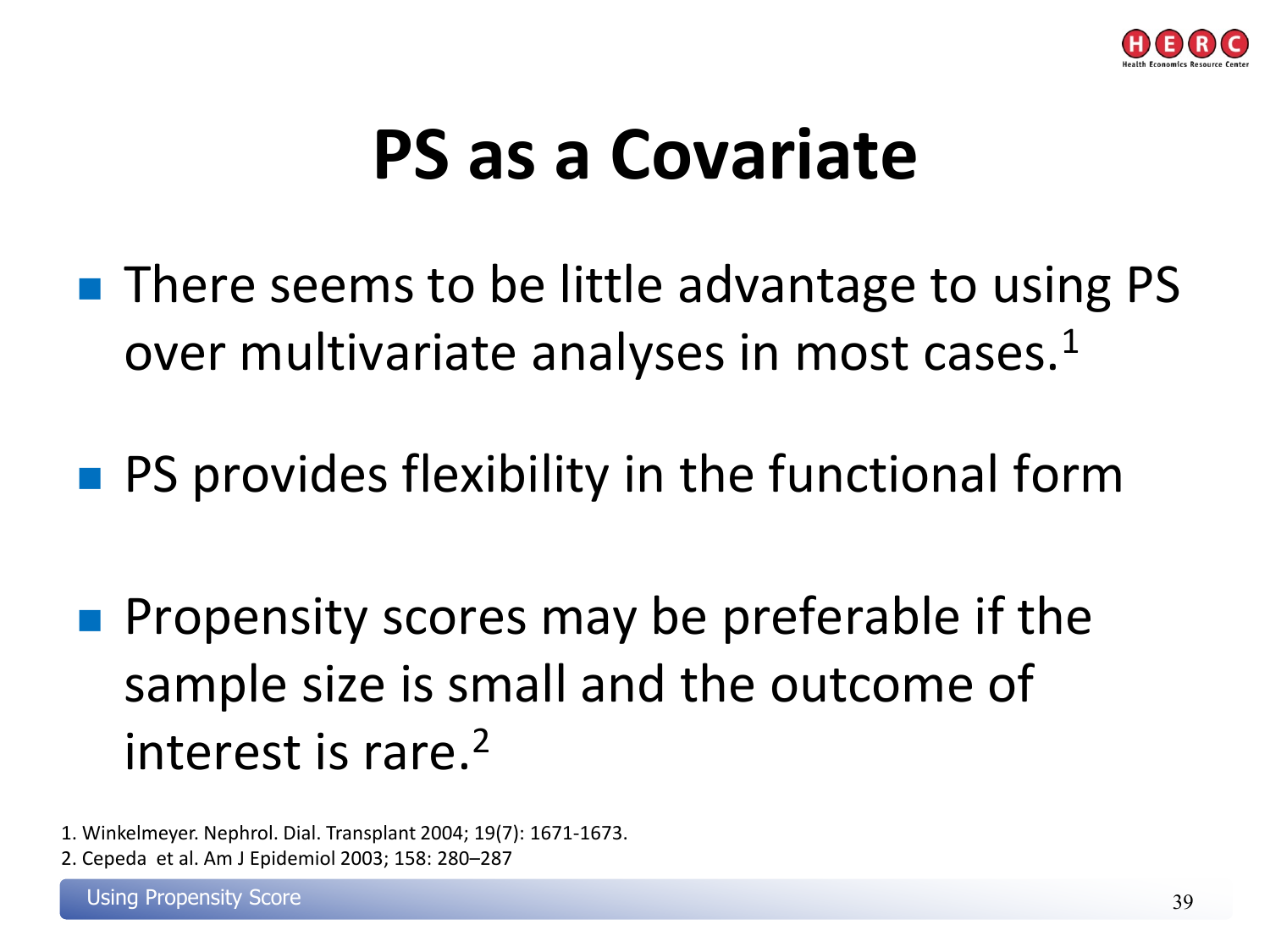

## **Matched Analyses**

- $\blacksquare$  The idea is to select controls that resemble the treatment group in all dimensions, except for treatment
- **Nou can exclude cases and controls that don't** match, which can reduce the sample size/power.
- Different matching methods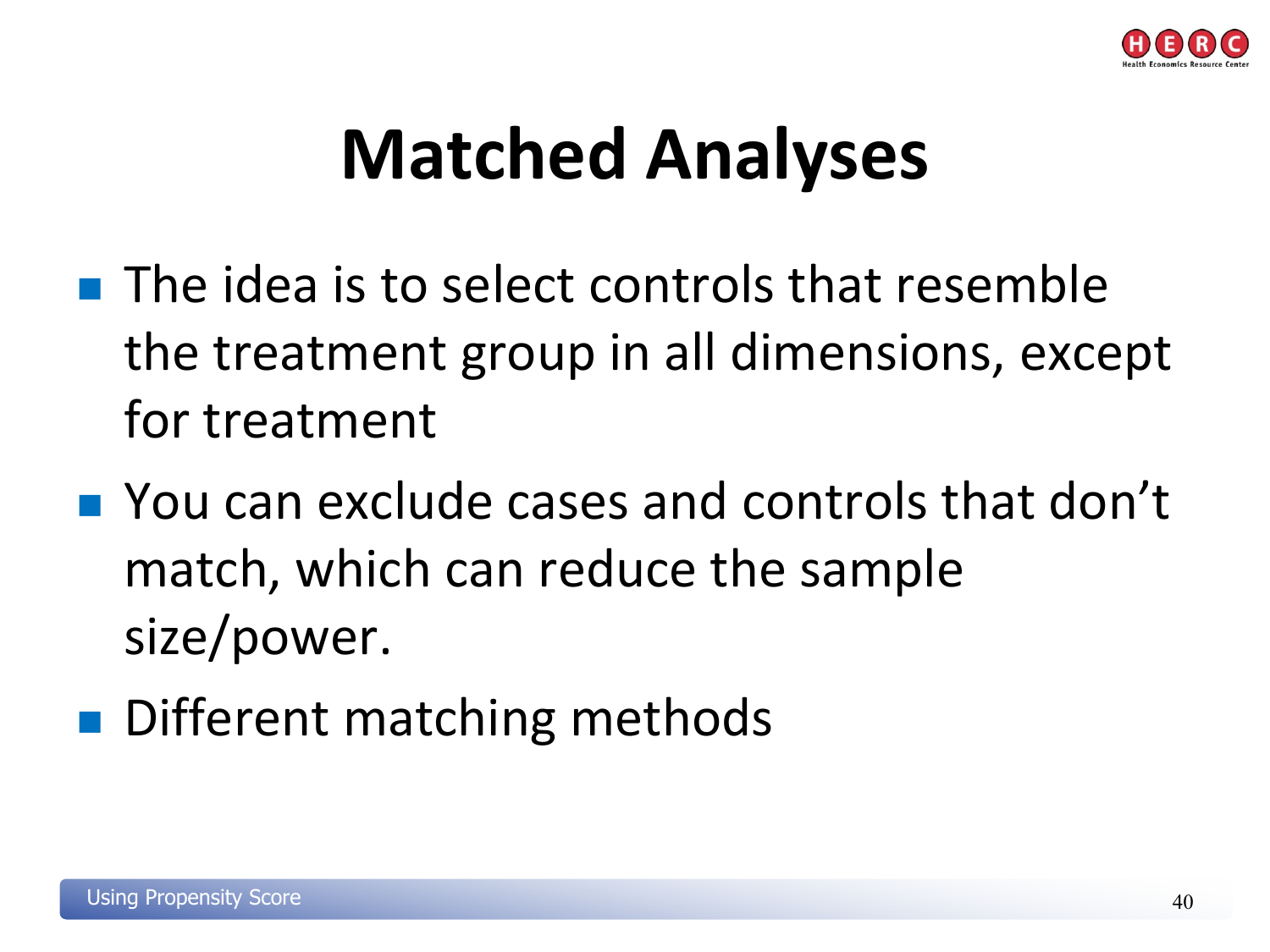

## **Matching Methods**

- **Nearest Neighbor: rank the propensity** score and choose control that is closest to case.
- Caliper: choose your common support and from within randomly draw controls

### ■ Choice of matching estimator important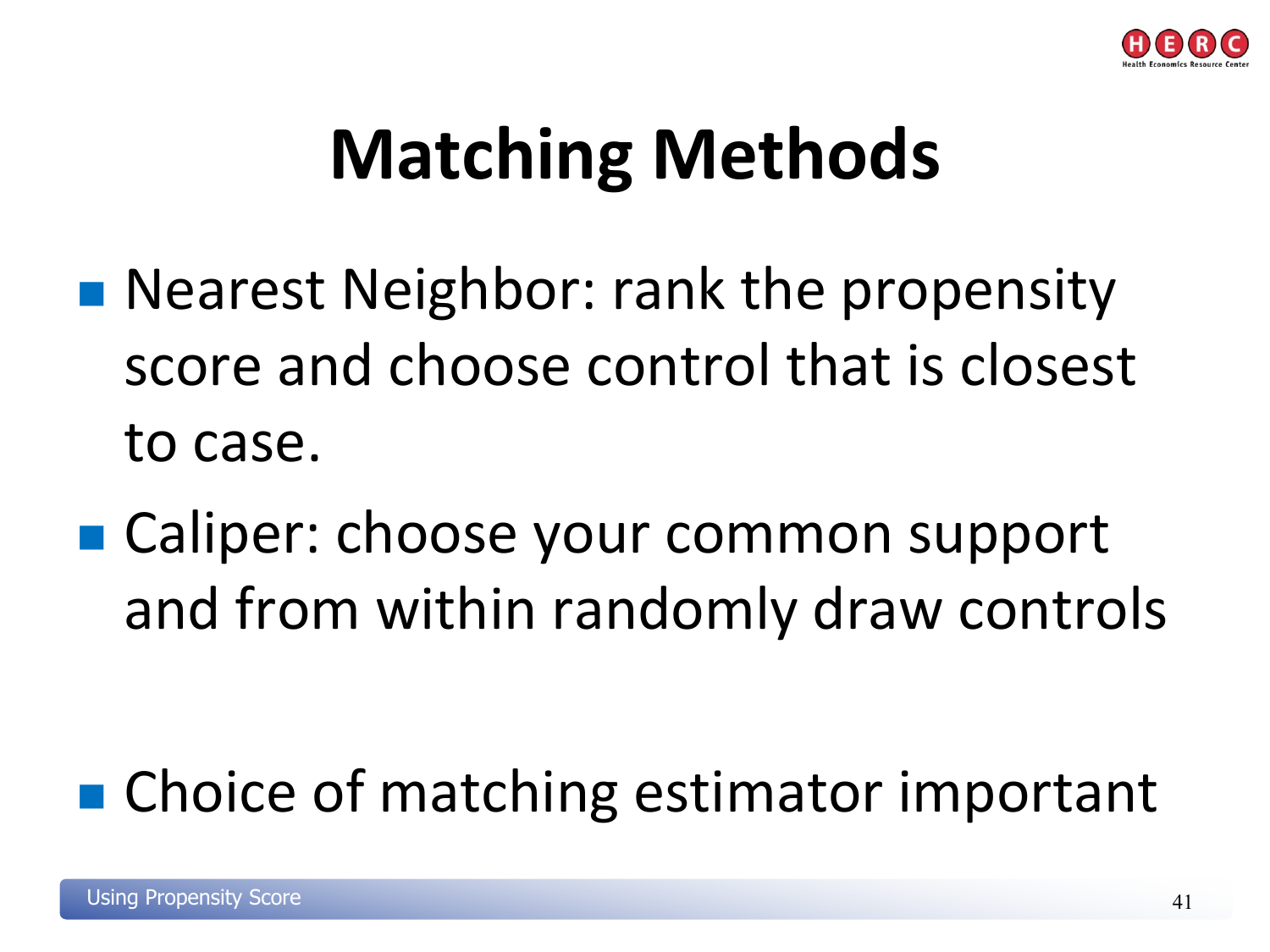

## **Recent Areas of Research**

### **EXECOLOMICS:** choice of matching estimators

– Busso M et al. New Evidence on the Finite Sample Properties of Propensity Score Reweighting and Matching Estimators. *Review of Economics and Statistics*, 96.5 (2014): 885-897

### **Political Science**

– King G, Nielsen R. Why propensity scores should not be used for matching. Copy at http://j. mp/1sexgVw. 2016 Dec 16;378.

### Biostatistics: high dimensional propensity scores using big data

– Schneeweiss, Sebastian, et al. "High-dimensional propensity score adjustment in studies of treatment effects using health care claims data." *Epidemiology* 20.4 (2009): 512.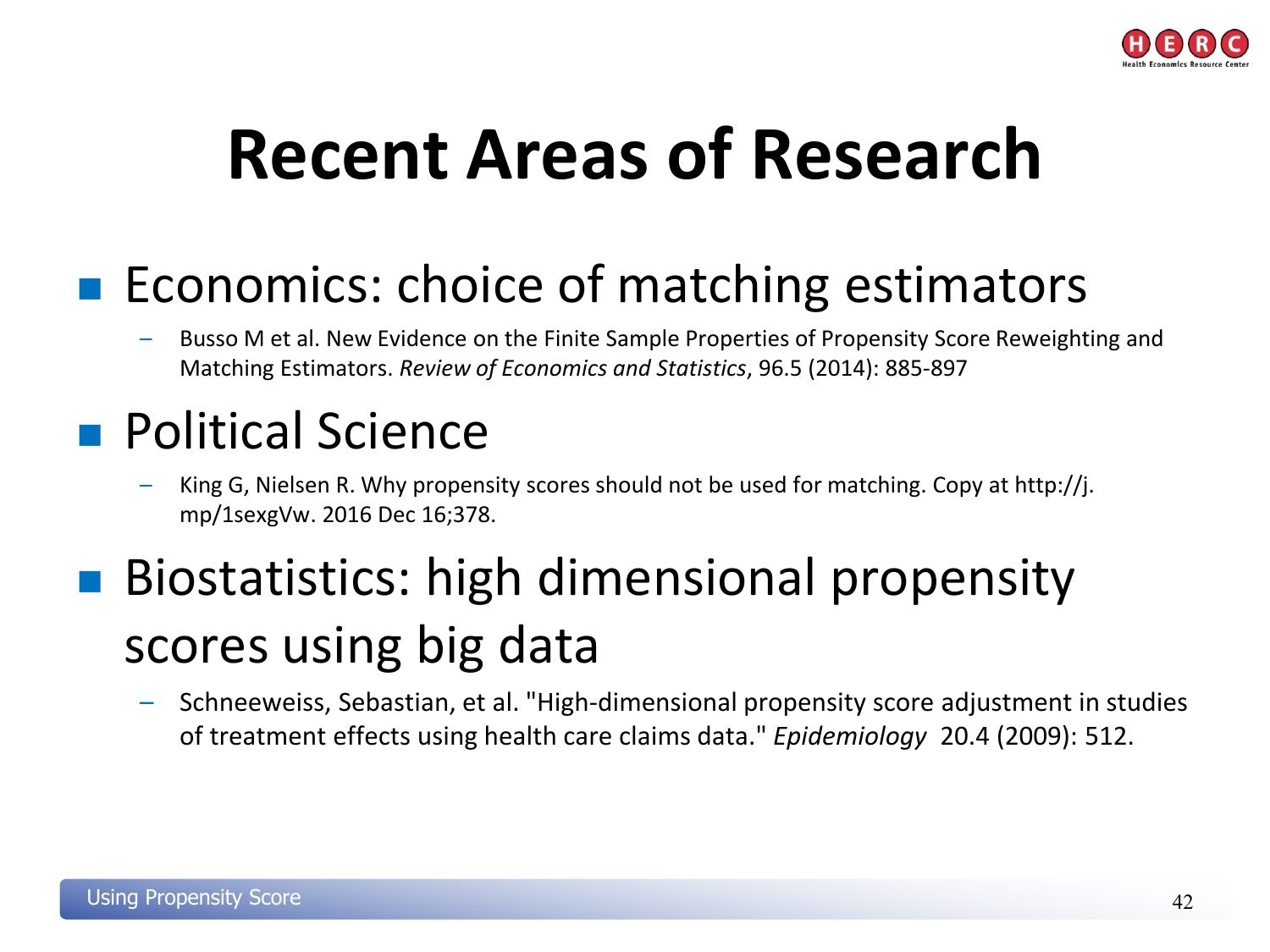

## **Limitations**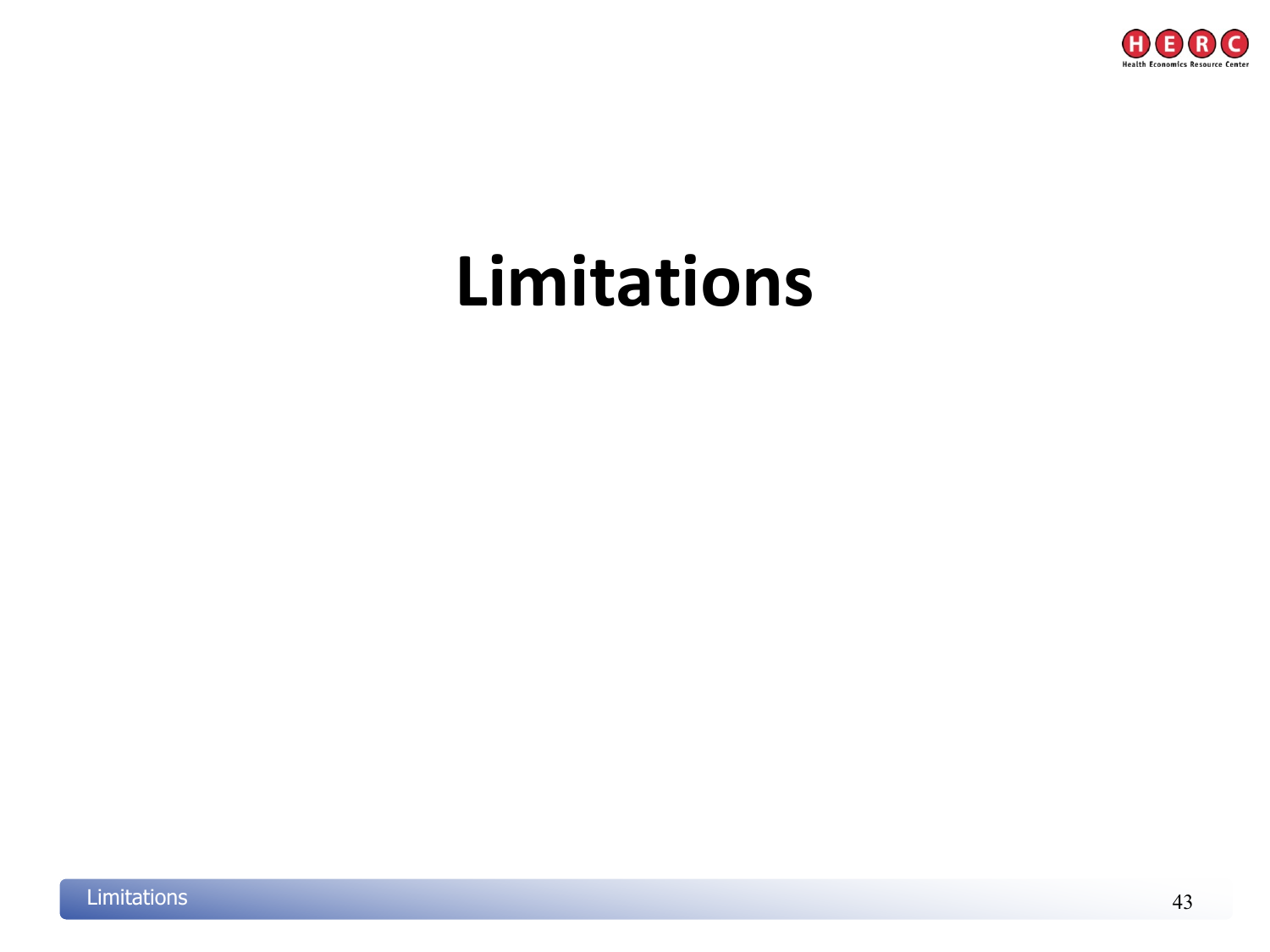

## **Do the Unobservables Matter?**

- **Propensity scores focus only on observed** characteristics, not on unobserved.
- **Improbable that we fully observe the sorting** process
	- Thus E(x<sub>i</sub> ε<sub>i</sub>)≠0
	- Multivariate (including propensity score) is biased and we need another method, such as instrumental variables, fixed effects or RCT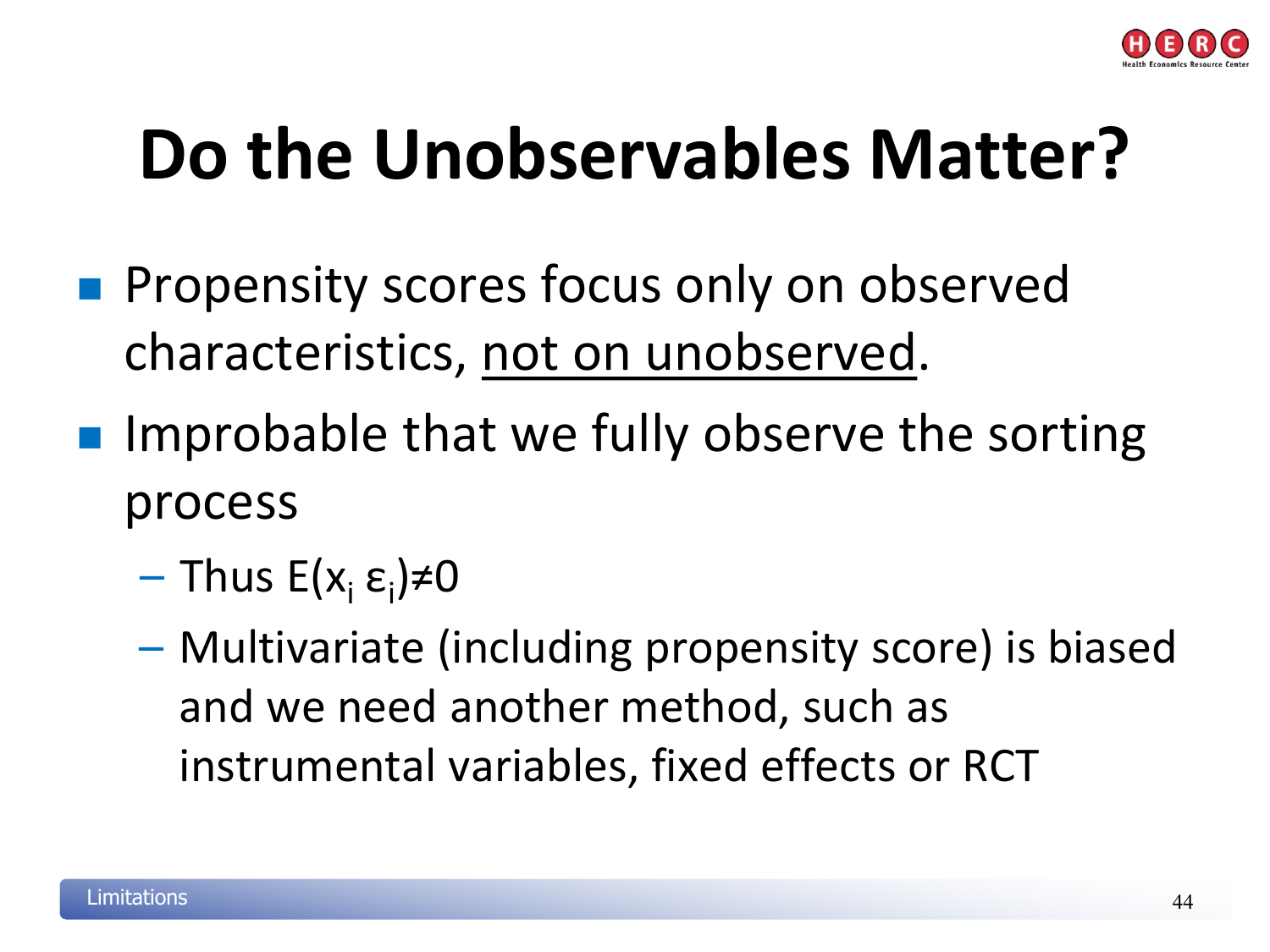

# **Does Using PS Exacerbate Imbalance of Unobservables**

- **PS is based on observables.**
- **Brooks and Ohsfeldt, using simulated data, showed** that PS models can create **greater** imbalance among unobserved variables.
- King G, Nielsen R. Why propensity scores should not be used for matching. Copy at http://j. mp/1sexgVw Download. 2016 Dec 16;378.

Brooks and Ohsfeldt (2013): Squeezing the balloon: propensity scores and unmeasured covariate balance. *Health Services Research*.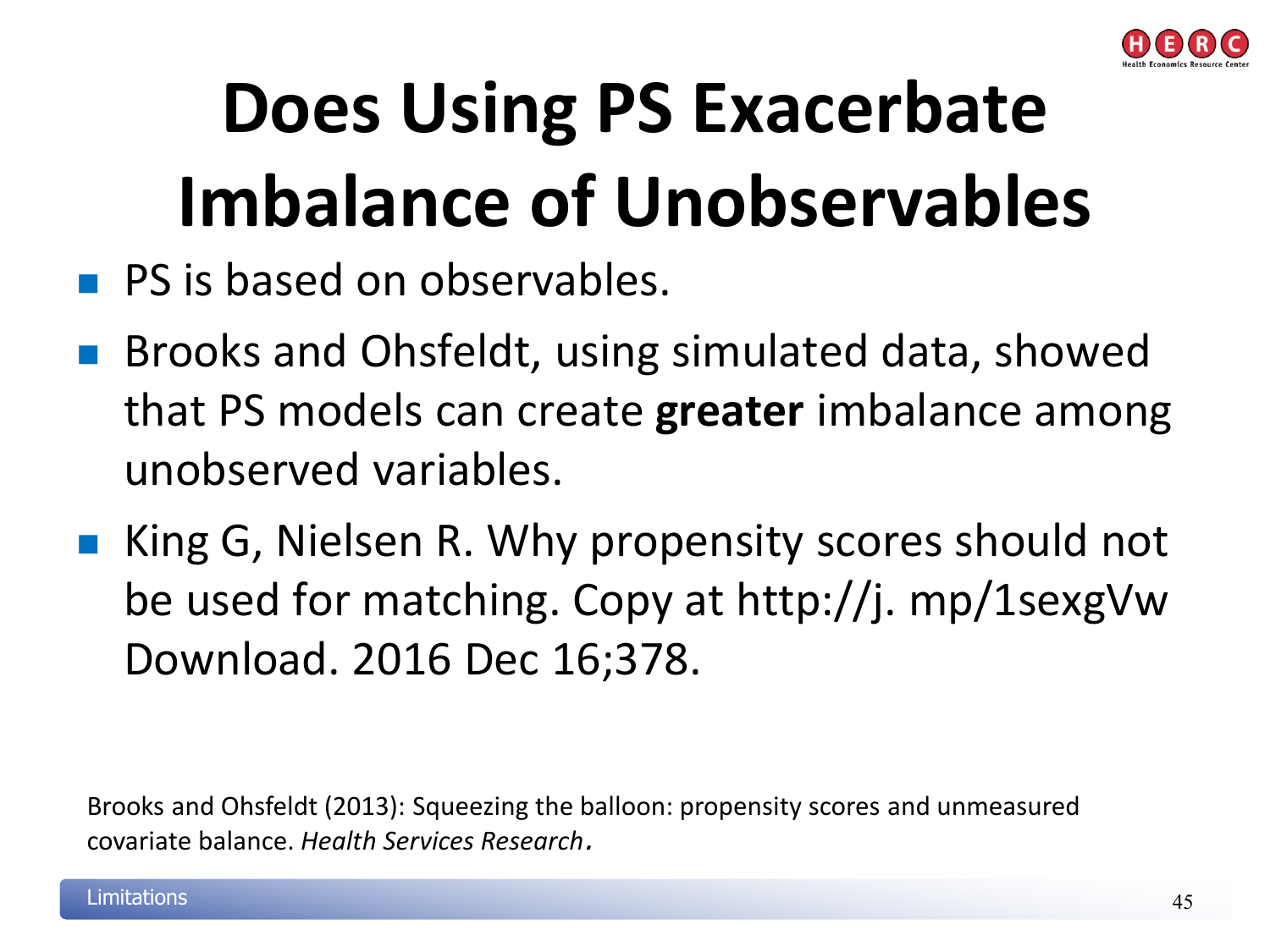

## **Summary**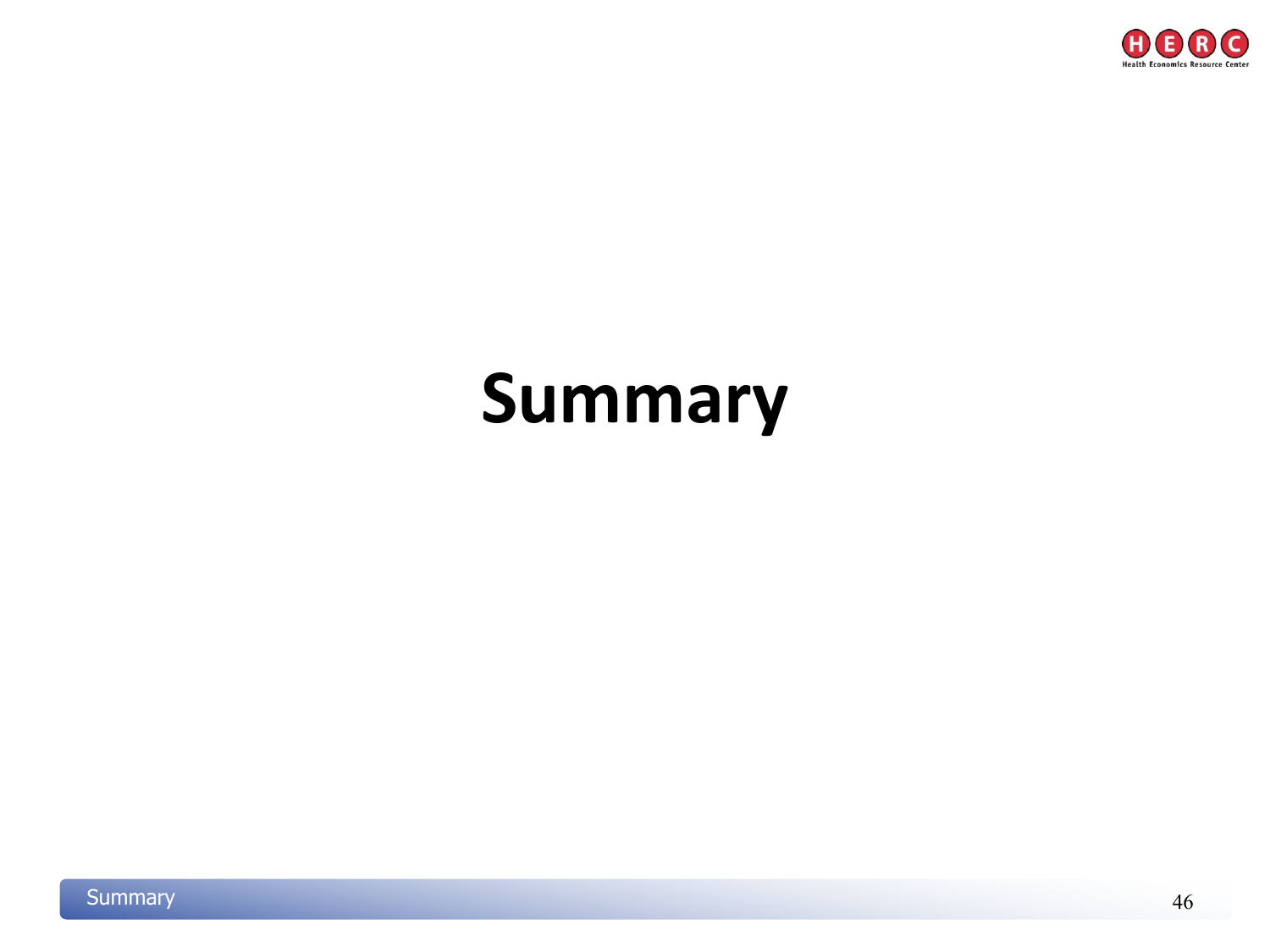

## **Overview**

- **Propensity scores offer another way to adjust** for confound by observables
- Reducing the multidimensional nature of confounding can be helpful
- $\blacksquare$  There are many ways to implement propensity scores and a growing interest in matching estimators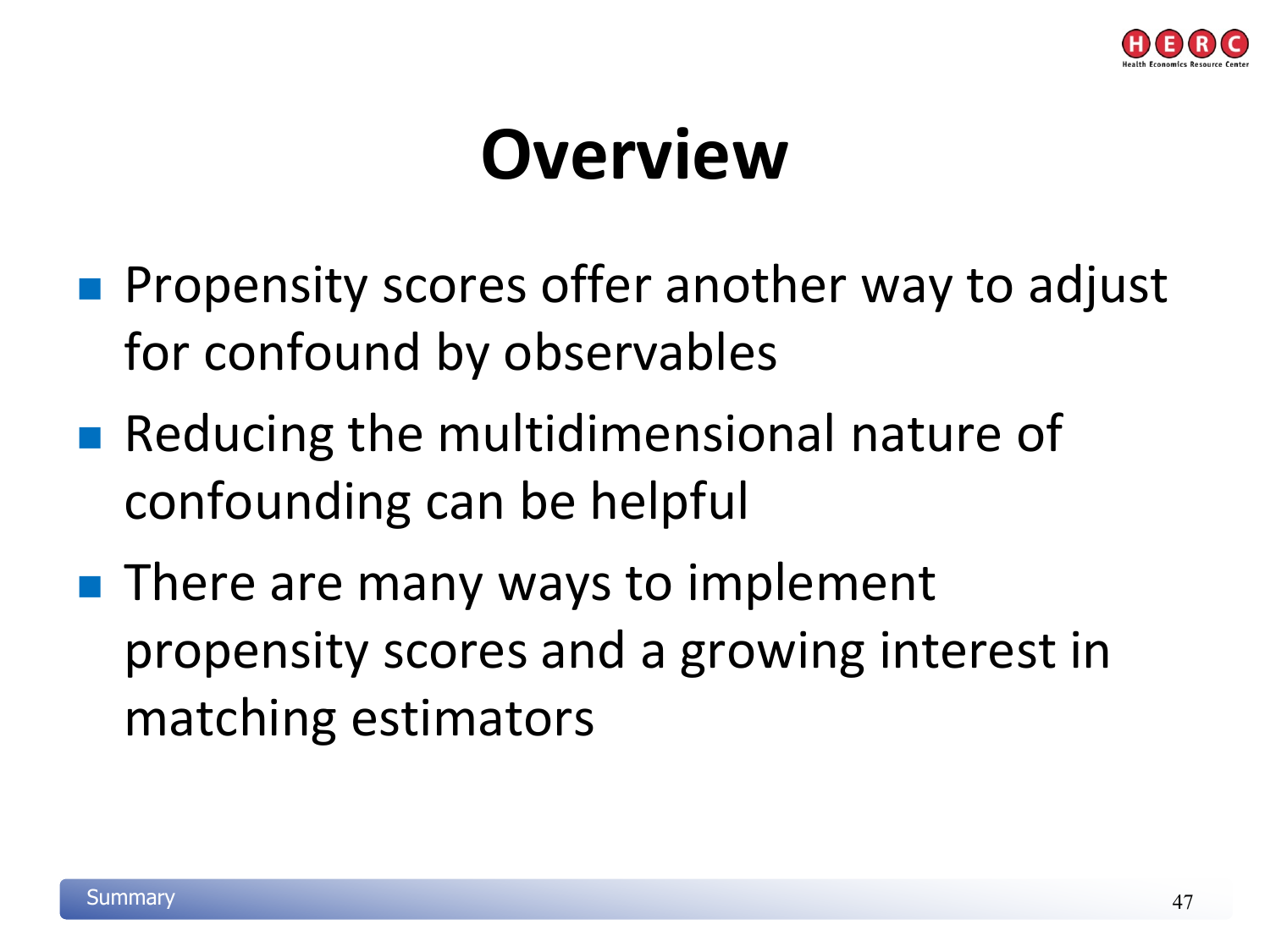

## **Strengths**

**Allow one to check for balance between** control and treatment

■ Without balance, average treatment effects can be very sensitive to the choice of the estimators.1

1. Imbens and Wooldridge 2007 http://www.nber.org/WNE/lect\_1\_match\_fig.pdf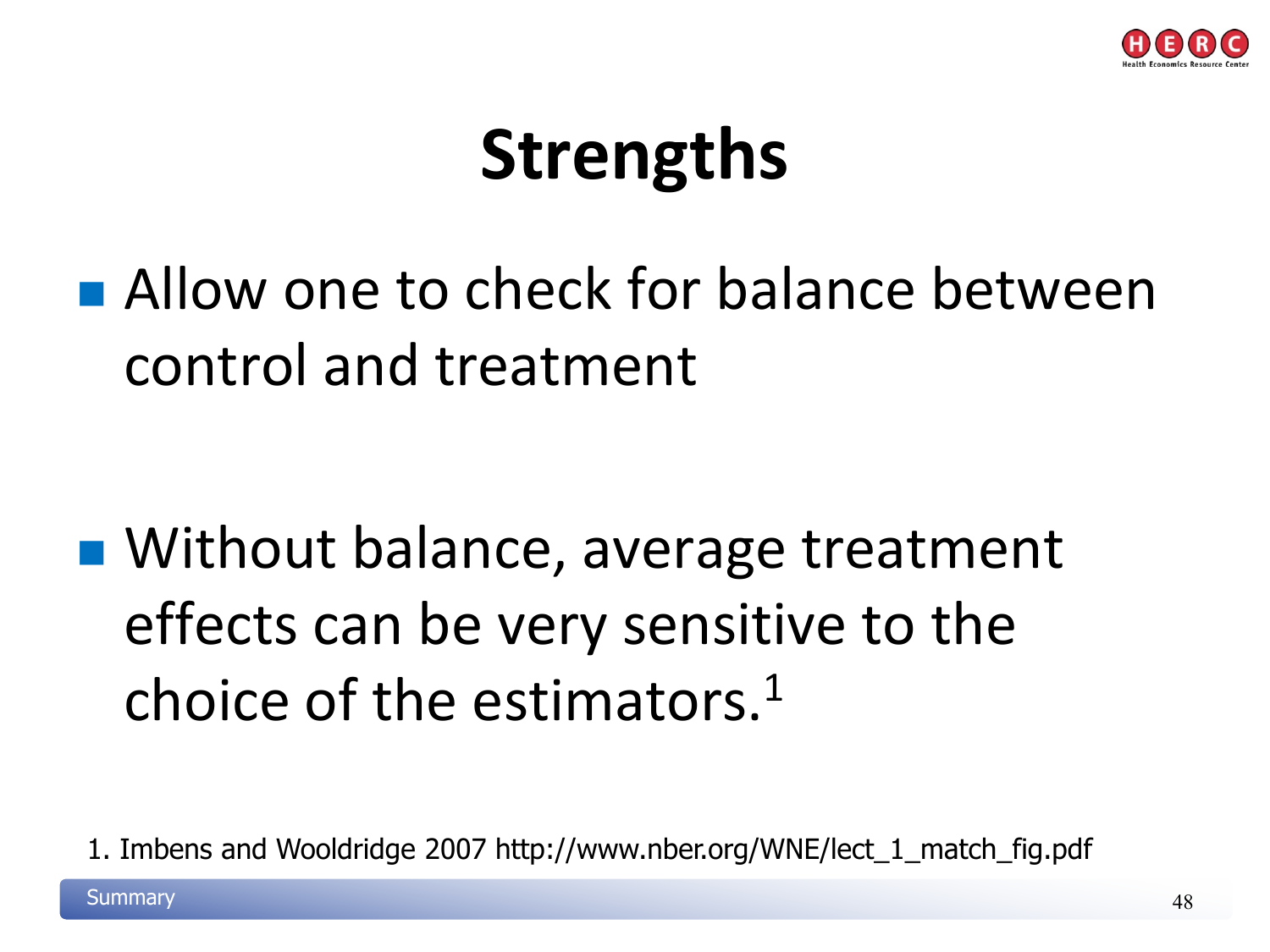

## **Challenges**

- Propensity scores are often misunderstood
- Not enough attention is placed on the PS model, itself
- Not enough attention is placed on robustness checks
- While a PS can help create balance on observables, PS models do not control for unobservables or selection bias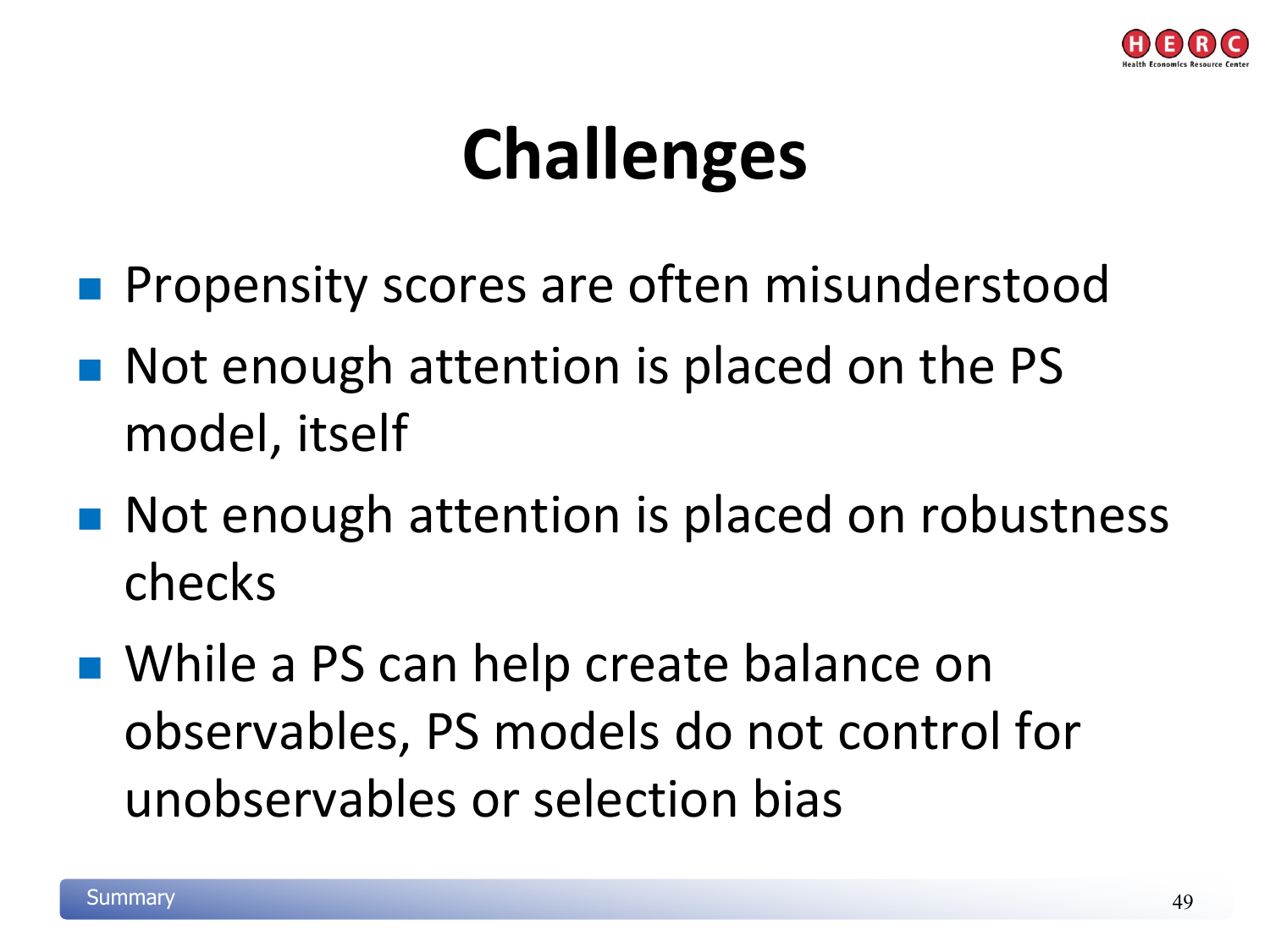

## **Further Reading**

- Rosenbaum, P. R., D. B. Rubin. "The central role of the propensity score in observational studies for causal effects." *Biometrika 70 (*1983)*: 41–55*
- Imbens and Wooldridge (2007) www.nber.org/WNE/lect\_1\_match\_fig.pdf  $\blacksquare$
- Imbens, Guido W. "The role of the propensity score in estimating dose-response functions." *Biometrika* 87.3 (2000): 706-710. п
- Imbens, Guido W. "Nonparametric estimation of average treatment effects under exogeneity: A review." *Review of Economics and Statistics* 86.1 (2004): 4-29. п
- Guo and Fraser (2010) Propensity Score Analysis. Sage.  $\mathcal{L}^{\mathcal{L}}$
- King G, Nielsen R. Why propensity scores should not be used for matching. Copy at http://j. mp/1sexgVw. 2016 Dec 16;378.  $\mathcal{L}_{\mathcal{A}}$
- Brooks, John M., and Robert L. Ohsfeldt. "Squeezing the balloon: propensity scores and unmeasured covariate balance." *Health Services Research* 48.4 (2013): 1487-1507.  $\overline{\phantom{a}}$
- Garrido, Melissa M., et al. "Methods for constructing and assessing propensity scores." *Health Services Research* 49.5 (2014): 1701-1720. **TI**
- Busso M et al. "New Evidence on the Finite Sample Properties of Propensity Score Reweighting and Matching Estimators." *Review of Economics and Statistics*, 96.5 (2014): 885-897  $\sim$
- Imai, Kosuke, and Marc Ratkovic. "Covariate balancing propensity score." *Journal of the Royal Statistical Society: Series B (Statistical Methodology)*76.1 (2014): 243-263.  $\overline{\phantom{a}}$